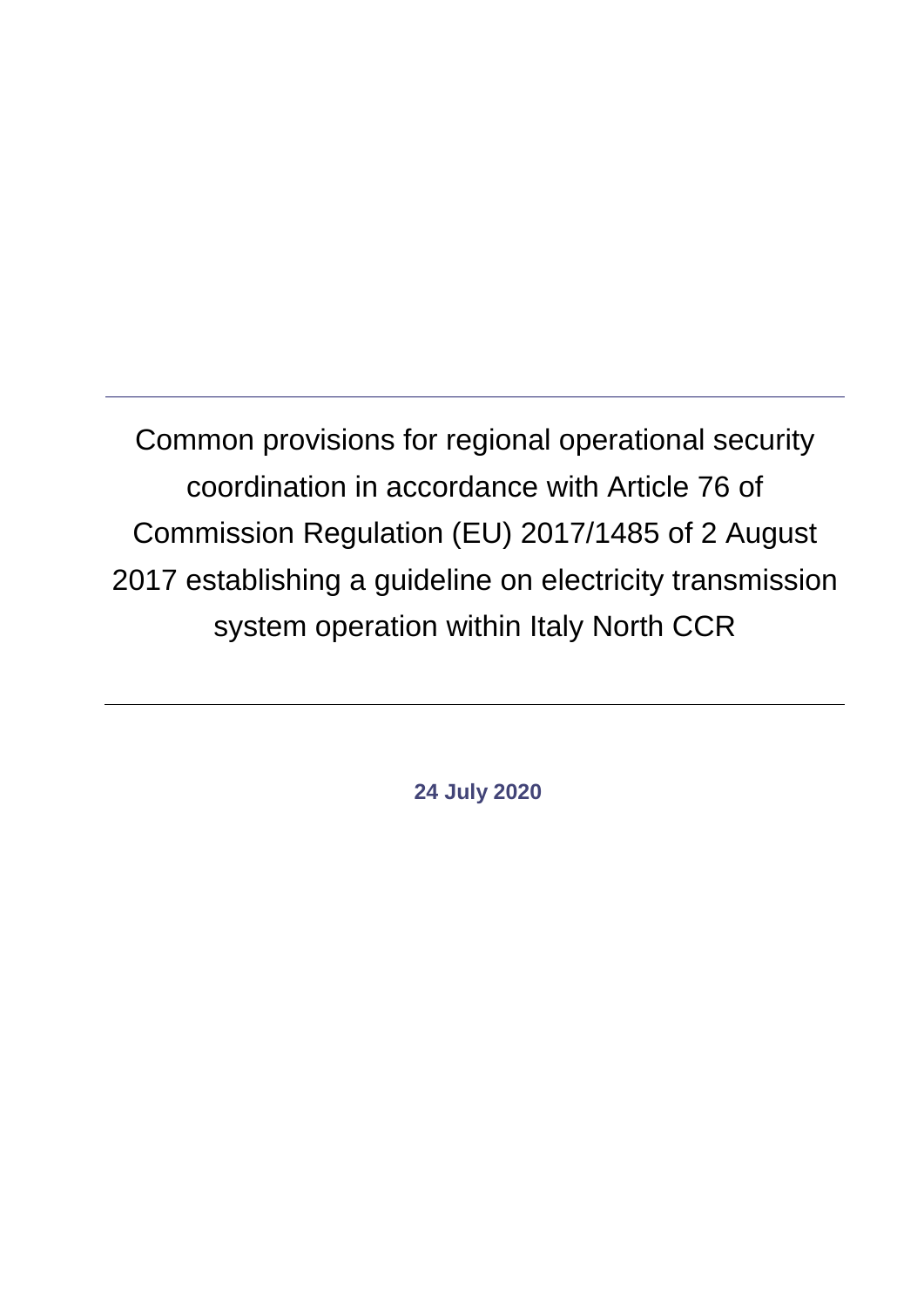### **Table of Contents**

| TITLE 1            |                                                                                       |  |
|--------------------|---------------------------------------------------------------------------------------|--|
| Article 1          |                                                                                       |  |
| Article 2          |                                                                                       |  |
| TITLE <sub>2</sub> |                                                                                       |  |
| Chapter 1          |                                                                                       |  |
| Article 3          |                                                                                       |  |
| Article 4          |                                                                                       |  |
| Article 5          | Procedure for exchanging the information between relevant TSOs and the RSC(s) 9       |  |
| Article 6          |                                                                                       |  |
| Article 7          | Timing of day-ahead and intraday Coordinated Regional Operational Security Assessment |  |
|                    | 10                                                                                    |  |
| Chapter 2          |                                                                                       |  |
| Article 8          |                                                                                       |  |
| Article 9          | Process for cross-border relevance assessment (qualitative approach)11                |  |
| Article 10         | Process for cross-border relevance assessment (quantitative approach) 12              |  |
| Article 11         |                                                                                       |  |
| Chapter 3          |                                                                                       |  |
| Article 12         |                                                                                       |  |
| Article 13         |                                                                                       |  |
| Article 14         | Coordination and validation of the remedial actions recommended by the RSC(s) to the  |  |
|                    |                                                                                       |  |
| Article 15         | Monitoring of inclusion of agreed Remedial Actions in the individual grid models  14  |  |
| Article 16         |                                                                                       |  |
| Article 17         |                                                                                       |  |
| Article 18         |                                                                                       |  |
| Chapter 4          |                                                                                       |  |
| Article 19         |                                                                                       |  |
| Chapter 5          |                                                                                       |  |
| Article 20         |                                                                                       |  |
| Article 21         |                                                                                       |  |
| Article 22         |                                                                                       |  |
| Article 23         |                                                                                       |  |
| Article 24         |                                                                                       |  |
| TITLE <sub>3</sub> |                                                                                       |  |
| Article 25         |                                                                                       |  |
| Article 26         |                                                                                       |  |
| Article 27         |                                                                                       |  |
| Article 28         |                                                                                       |  |
| Article 29         |                                                                                       |  |
| TITLE 4            |                                                                                       |  |
| Article 30         |                                                                                       |  |
| Article 31         |                                                                                       |  |
| Article 32         |                                                                                       |  |
| TITLE 5            |                                                                                       |  |
| Article 33         |                                                                                       |  |
|                    |                                                                                       |  |
|                    |                                                                                       |  |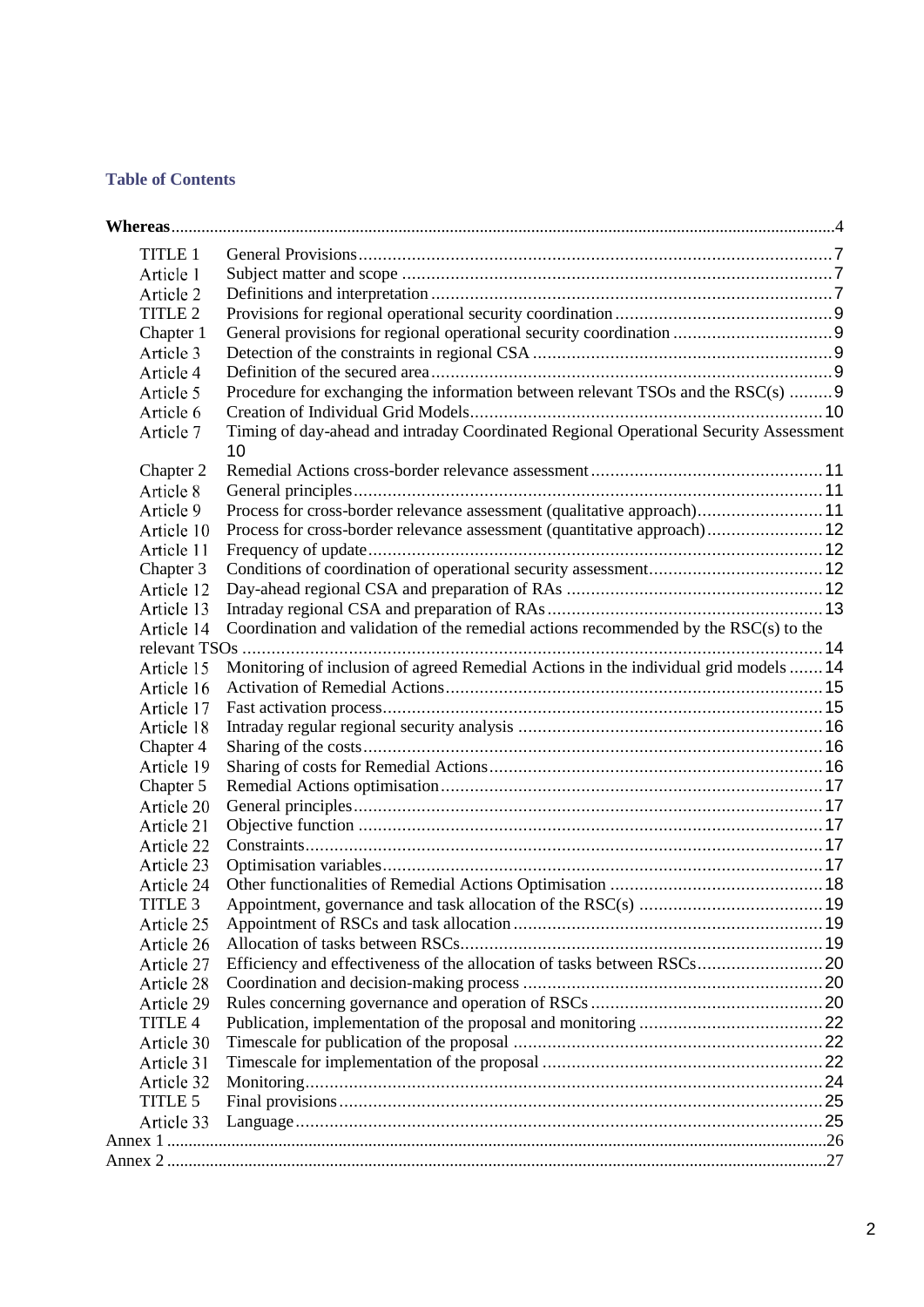|--|--|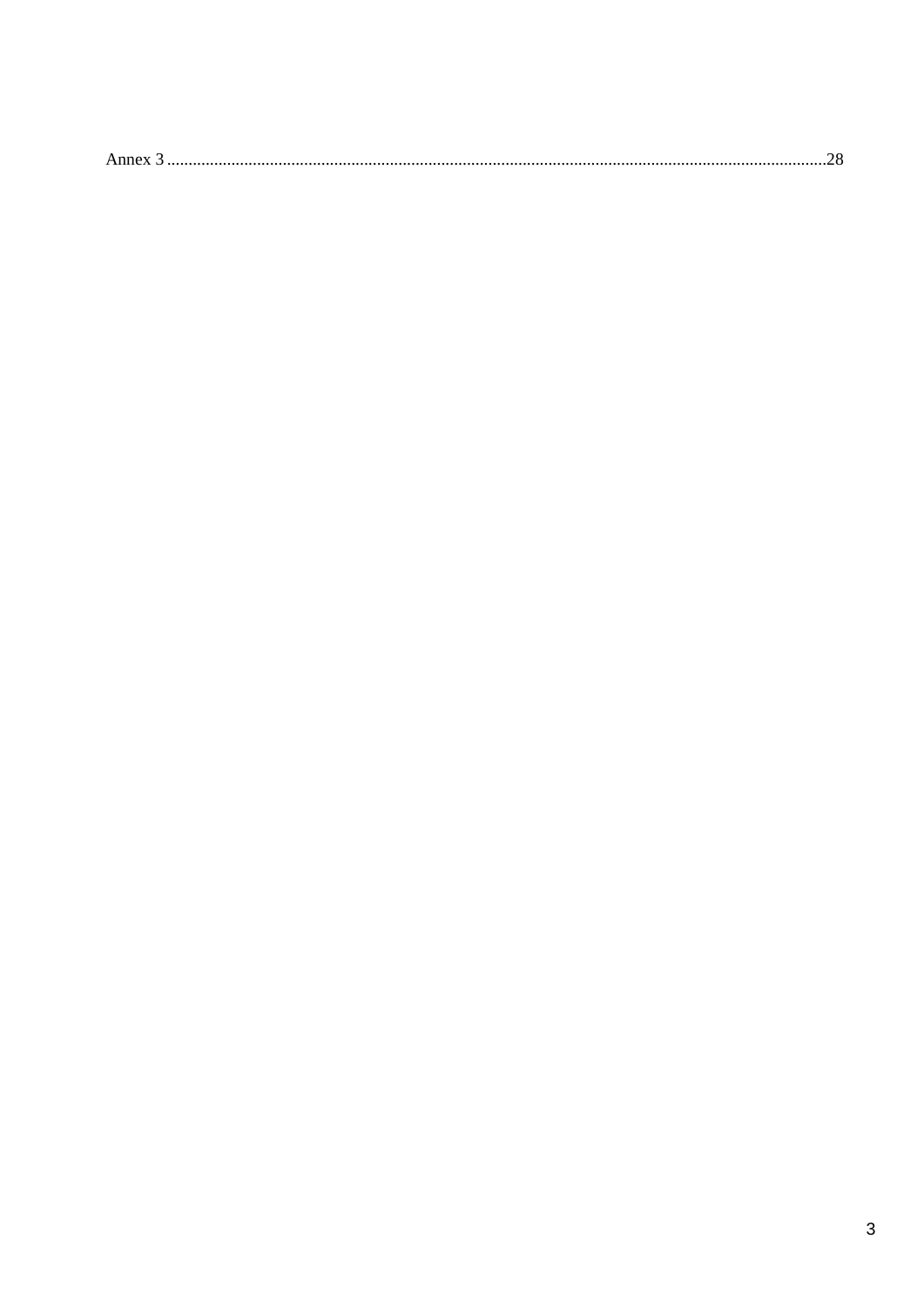#### **Whereas**

- <span id="page-3-0"></span>(1) Commission Regulation (EU) 2017/1485 of 2 August 2017 establishing a guideline on electricity transmission system operation (hereafter referred to as the "SO Regulation") entered into force on 14 September 2017.
- (2) The Transmission System Operators (hereafter referred to as "TSOs") of the Italy North Capacity Calculation Region (hereafter referred to as "Italy North CCR"), as defined in accordance with Article 15(1) of Regulation (EU) 2015/1222 establishing a guideline on Capacity Allocation and Congestion Management (hereafter referred to as the "CACM Regulation") submitted a proposal for the methodology for regional operational security coordination (hereafter referred to as "ROSC methodology") inside the Italy North CCR, in accordance with Article 76(1) of the SO Regulation.
- (3) This ROSC methodology takes into account the principles and goals set out in the SO Regulation, as well as those of the CACM Regulation. Moreover, this ROSC methodology follows the principles set out in the methodology for coordinating operational security analysis (hereafter referred to as "CSAm") established by the Agency for the cooperation of energy regulators (hereafter referred to as "the Agency") in its decision No 07/2019.

This methodology takes also into account the effective structure of the grid by establishing TSO-TSO based contractual framework to include Third Countries as Technical Counterparties. Therefore, this methodology takes into account Technical Counterparties' grid elements.

(4) Ensuring operational security, which is among the objectives listed in Article 4 of the SO Regulation, requires the inclusion of Third Countries' Remedial Actions in the coordinated security analysis processes of Italy North CCR. SO Regulation's objectives cannot be achieved in any other way but by including Third Countries' Remedial Actions. This inclusion is in line with Article 13 of the SO Regulation, providing that EU TSOs must establish "*cooperation concerning secure system operation*" with non-EU TSOs belonging to the same synchronous area via an agreement with these non-EU TSOs. In order to comply with the requirement laid down by EU Regulations, this ROSC methodology includes Third Countries' TSOs as Technical Counterparties.

To ensure operational security by including Third Countries' Remedial Actions, TSOs of Italy North CCR will conclude an agreement with relevant Technical Counterparties. In order to be taken into consideration in the regional operational security coordination, and enter into a TSO-TSO based contractual framework, Technical Counterparties must fulfil the conditions laid down by Article 1(3) of the CSAm, applicable to TSOs from jurisdictions outside the area referred to in Article 2(2) of the SO Regulation. This agreement will include ROSC methodology's provisions and ensure that the Technical Counterparty is contractually bound by the same obligations as the ones binding upon TSOs of the Italy North CCR by virtue of EU Regulations. Such agreement will govern mutual obligations and responsibilities of the Technical Counterparty with TSOs of Italy North CCR in relation to the regional operational security coordination.

- (5) In accordance with Article 76(1) of the SO Regulation, the ROSC methodology "*shall determine:*
	- *(a) conditions and frequency of intraday coordination of operational security analysis and updates to the common grid model by the regional security coordinator;*
	- *(b) the methodology for the preparation of remedial actions managed in a coordinated way, considering their cross-border relevance as determined in accordance with Article 35 of Regulation (EU) 2015/1222, taking into account the requirements in Articles 20 to 23 and determining at least:* 
		- *(i) the procedure for exchanging the information of the available remedial actions, between relevant TSOs and the regional security coordinator;*
		- *(ii) the classification of constraints and the remedial actions in accordance with*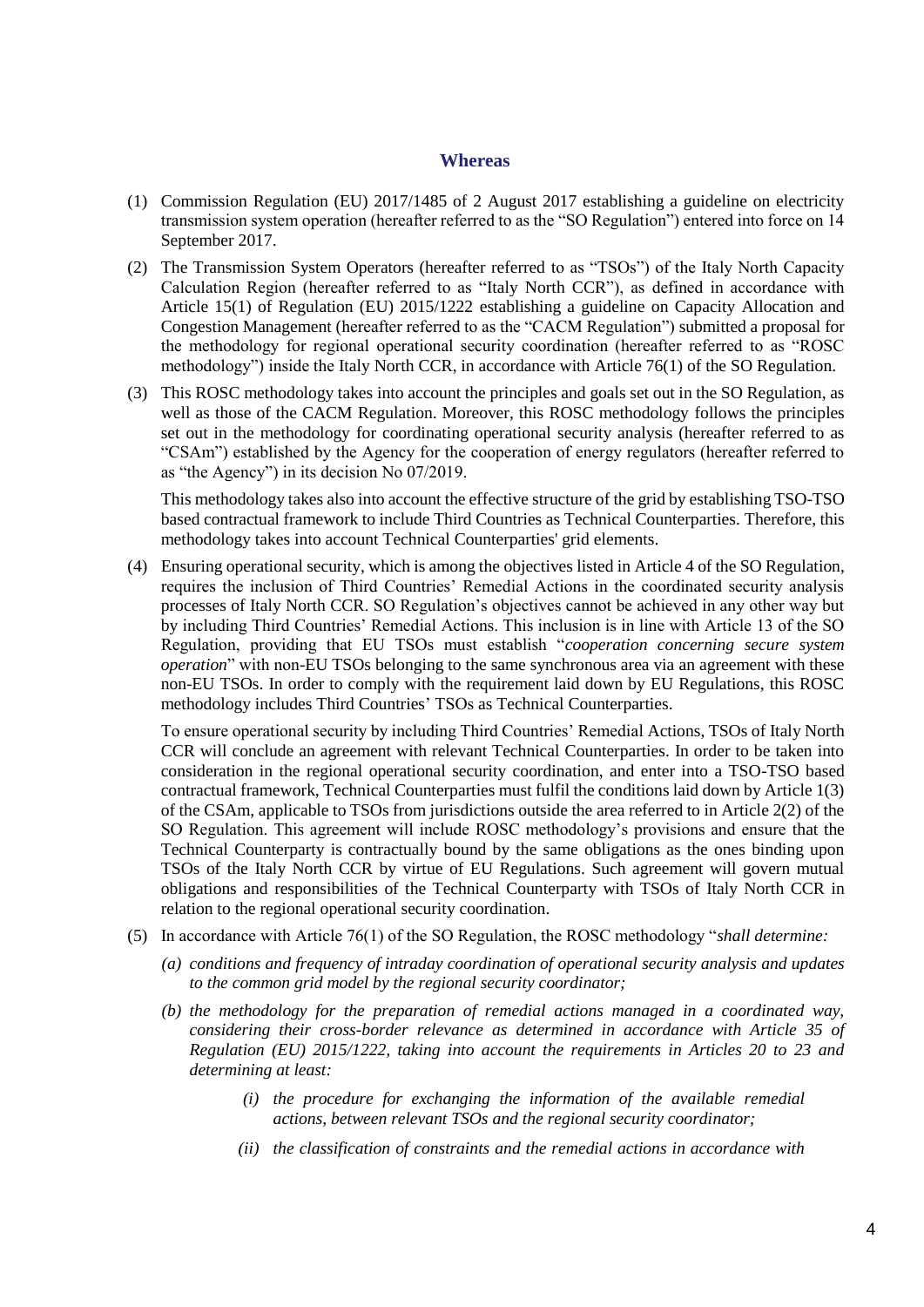*Article 22;* 

- *(iii) the identification of the most effective and economically efficient remedial actions in case of operational security violations referred to in Article 22;*
- *(iv) the preparation and activation of remedial actions in accordance with Article 23(2);*
- *(v) the sharing of the costs of remedial actions referred to in Article 22, complementing where necessary the common methodology developed in accordance with Article 74 of Regulation (EU) 2015/1222. As a general principle, costs of non-cross-border relevant congestions shall be borne by the TSO responsible for the given control area and costs of relieving cross-borderrelevant congestions shall be covered by TSOs responsible for the control areas in proportion to the aggravating impact of energy exchange between given control areas on the congested grid element."*
- (6) In accordance with Article 77(1) of the SO Regulation, the ROSC methodology "*shall also include common provisions concerning the organisation of regional operational security coordination, including at least:* 
	- *(a) the appointment of the regional security coordinator(s) that will perform the tasks in paragraph 3 for that capacity calculation region;*
	- *(b) rules concerning the governance and operation of regional security coordinator(s), ensuring equitable treatment of all member TSOs;*
	- *(c) where the TSOs propose to appoint more than one regional security coordinator in accordance with subparagraph (a):* 
		- *(i) a proposal for a coherent allocation of the tasks between the regional security coordinators who will be active in that capacity calculation region. The proposal shall take full account of the need to coordinate the different tasks allocated to the regional security coordinators;*
		- *(ii) an assessment demonstrating that the proposed setup of regional security coordinators and allocation of tasks is efficient, effective and consistent with the regional coordinated capacity calculation established pursuant to Articles 20 and 21 of Regulation (EU) 2015/1222;*
		- *(iii) an effective coordination and decision making process to resolve conflicting positions between regional security coordinators within the capacity calculation region."*
- (7) In accordance with Article 77(3) of the SO Regulation*, the TSOs of each capacity calculation region shall propose the delegation of the following tasks in accordance with paragraph 1:* 
	- *(a) regional operational security coordination in accordance with Article 78 of SO Regulation in order to support TSOs fulfil their obligations for the year-ahead, day-ahead and intraday timeframes in Article 34(3) and Articles 72 and 74 of SO Regulation;*
	- *(b) building of common grid model in accordance with Article 79 of SO Regulation;*
	- *(c) regional outage coordination in accordance with Article 80 of SO Regulation, in order to support TSOs fulfil their obligations in Articles 98 and 100 of SO Regulation;*
	- *(d) regional adequacy assessment in accordance with Article 81 of SO Regulation in order to support TSOs fulfil their obligations under Article 107.*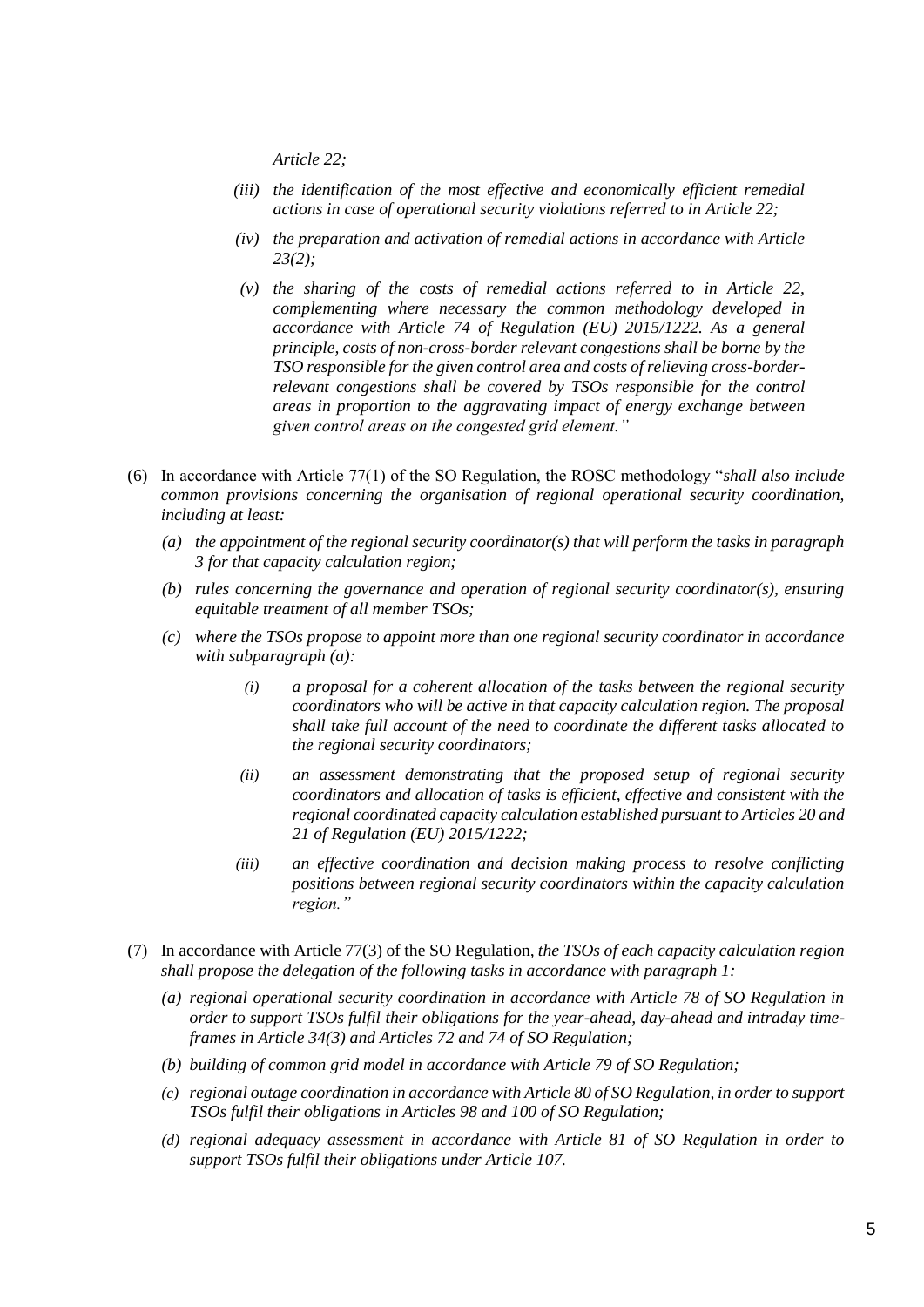- (8) This ROSC methodology in accordance with Article 76(1) of the SO Regulation considers and, where necessary, complements the common Italy North methodology for coordinated redispatching and countertrading (hereafter referred to as "RDCT methodology") proposed by the TSOs of Italy North CCR in accordance with Article 35 of the CACM Regulation and approved by the relevant national regulatory authorities according to Article 9 of CACM Regulation.
- (9) Articles 11 of the SO Regulation require that the ROSC methodology shall be subject to consultation for a duration of not less than one month. The TSOs of Italy North CCR consulted the proposal for this ROSC methodology from 18<sup>th</sup> October to 18<sup>th</sup> November 2019, without any response by stakeholders received.
- (10) Article 6(6) of the SO Regulation requires that the proposed timescale for the implementation and the expected impact of the Italy North ROSC methodology on the objectives of the SO Regulation shall be described. The timescale for implementation is detailed in Article 28 of this ROSC methodology Proposal. The impact is presented below (point (11) of this Whereas Section).
- (11) The ROSC methodology contributes and does not in any way hinder the achievement of the objectives of Article 4 of SO Regulation:
	- a) Article 4(1)(a) of SO Regulation aims at determining common operational security requirements and principles. The Italy North ROSC methodology serves this objective by introducing common set of principles to be followed by TSOs and Technical Counterparties in the Region for a coordinated operational security coordination.
	- b) Article 4(1)(d) of SO Regulation aims at ensuring the conditions for maintaining operational security throughout the Union. The Italy North ROSC methodology serves this objective by setting out the rules for coordination within the Region considering the future amendments to be developed with cross-regional focus (e.g. the ones under Article 27 of the CSAm).
	- c) Article  $4(1)(e)$  of SO Regulation aims at ensuring the conditions for maintaining a frequency quality level of all synchronous areas throughout the Union. The Italy North ROSC methodology serves this objective since maintaining the operational security is essential (together with the balancing mechanisms) for safeguarding the frequency quality in the interconnected system.
	- d) Article 4(1)(f) of SO Regulation aims at promoting the coordination of system operation and operational planning. The Italy North ROSC methodology serves this objective by setting out rules for the preparation of Remedial Actions to be coordinated, thus extending the scope of coordination also to the operational planning timeframe.
	- e) Article  $4(1)(g)$  of SO Regulation aims at ensuring and enhancing the transparency and reliability of information on transmission system operation. The Italy North ROSC methodology serves this objective by introducing specific provisions for the exchange of necessary information among the TSOs or the Technical Counterparties and the Regional Security Coordinator, and among the Regional Security Coordinators in the Region for achieving the necessary coordination.
	- f) Article 4(1)(h) of SO Regulation aims at contributing to the efficient operation and development of the electricity transmission system and electricity sector in the Union. The Italy North ROSC methodology serves this objective since this specific Region is an integral part of the European interconnected system. Therefore, by safeguarding secure operation in the Region, the overall security is guaranteed, and the markets can function in a way that provides the right incentives for the development of the system and the electricity sector in the Union.
- (12) In conclusion, this ROSC methodology contributes to the general objectives of the SO Regulation.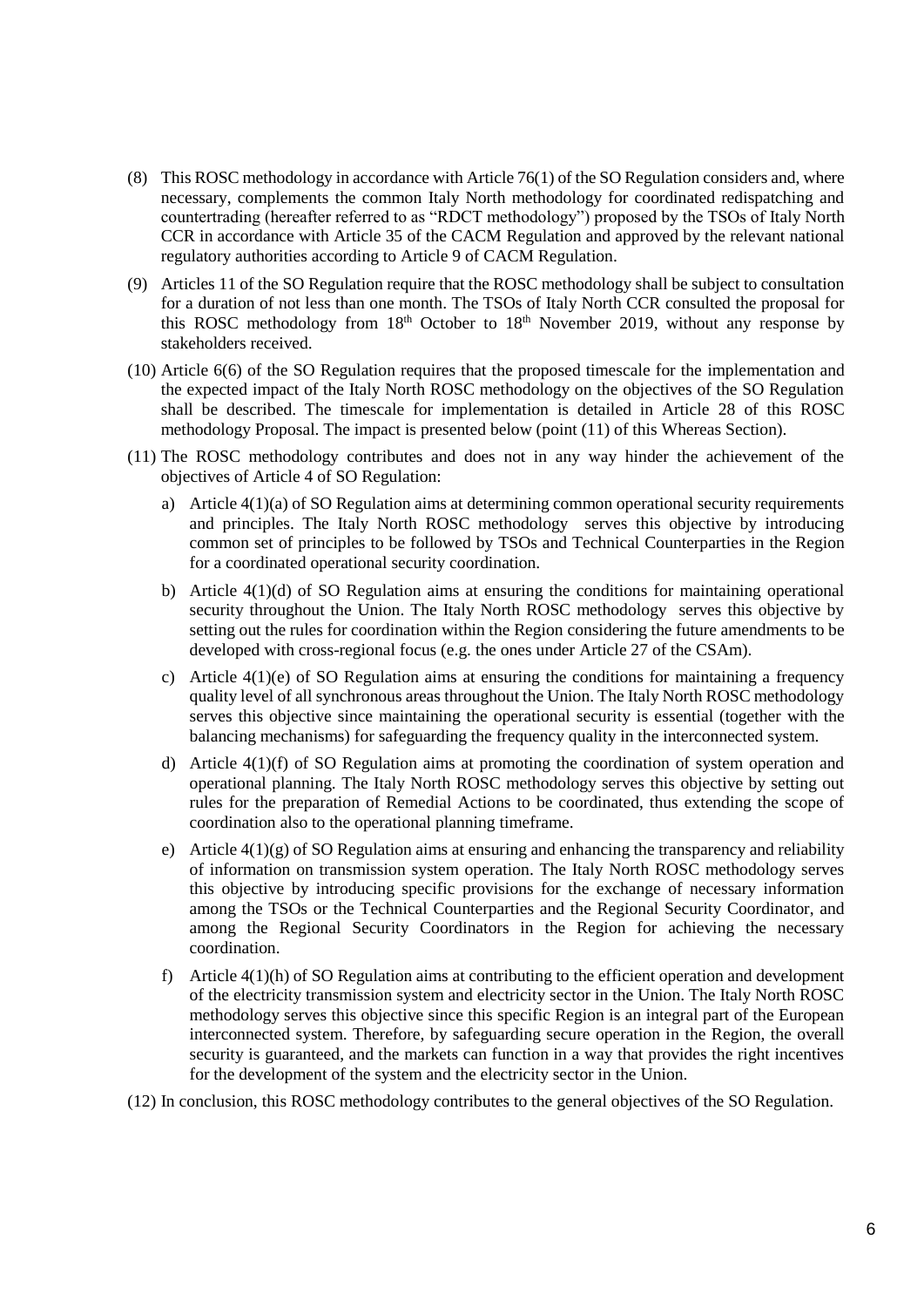# **TITLE 1 General Provisions**

### Article 1 **Subject matter and scope**

- <span id="page-6-1"></span><span id="page-6-0"></span>1. The ROSC methodology as determined in this document is the methodology for regional operational security coordination for Italy North CCR developed in accordance with Article 76 of the SO Regulation.
- 2. In line with the RDCT methodology defined for the same Capacity Calculation Region according to Article 35 of CACM Regulation, Technical Counterparties can be involved in the processes described in this methodology. Technical Counterparties will set up separate contracts, provided that they fulfil the requirements set up in paragraphs [4](#page-6-3) an[d 5](#page-6-4)
- <span id="page-6-5"></span>3. This methodology covers the day-ahead and intraday regional operational security coordination within Italy North CCR. This methodology shall apply to all TSOs, Technical Counterparties and RSC(s) within Italy North CCR.
- <span id="page-6-3"></span>4. As provided by Article 1(3) of the CSAm, TSOs from jurisdictions outside the area referred to in Article 2(2) of the SO Regulation may participate in the regional operational security coordination on a voluntary basis, provided that
	- a) for them to do so is technically feasible and compatible with the requirements of the SO Regulation;
	- b) they agree that they shall have the same rights and responsibilities with respect to the coordinated security analysis as the TSOs referred to in paragraph [3;](#page-6-5)
	- c) they accept any other conditions related to the voluntary nature of their participation in the coordinated security analysis that the TSOs referred to in paragraph [3](#page-6-5) may set;
	- d) the TSOs referred to in paragraph [3](#page-6-5) have concluded an agreement governing the terms of the voluntary participation with the TSOs referred to in this paragraph;
	- e) once TSOs participating in the regional operational security coordination on a voluntary basis have demonstrated objective compliance with the requirements set out in (a), (b), (c), and (d), the TSOs referred to in paragraph [3,](#page-6-5) after checking that the criteria in (a), (b), (c), and (d) are met, have approved an application from the TSO wishing to participate on a voluntary basis in accordance with the procedure set out in Article 5(3) of the SO Regulation.
- <span id="page-6-4"></span>5. The TSOs referred to in paragraph 3 shall monitor that TSOs participating in the regional operational security coordination on a voluntary basis pursuant to paragraph 4 respect their obligations. If a TSO participating in the regional operational security coordination pursuant to paragraph 4 does not respect its essential obligations in a way that significantly endangers the implementation and operation of the SO Regulation, the TSOs referred to in paragraph [3](#page-6-5) shall terminate that TSO's voluntary participation in the regional operational security coordination process in accordance with the procedure set out in Article 5(3) of the SO Regulation.

#### Article 2 **Definitions and interpretation**

<span id="page-6-2"></span>1. For the purposes of this methodology, the terms used shall have the meaning of the definitions included in Article 3 of the SO Regulation, Article 2 of CACM Regulation, Article 2 of the CSAm and the other items of legislation referenced therein. In addition, the following definitions shall apply: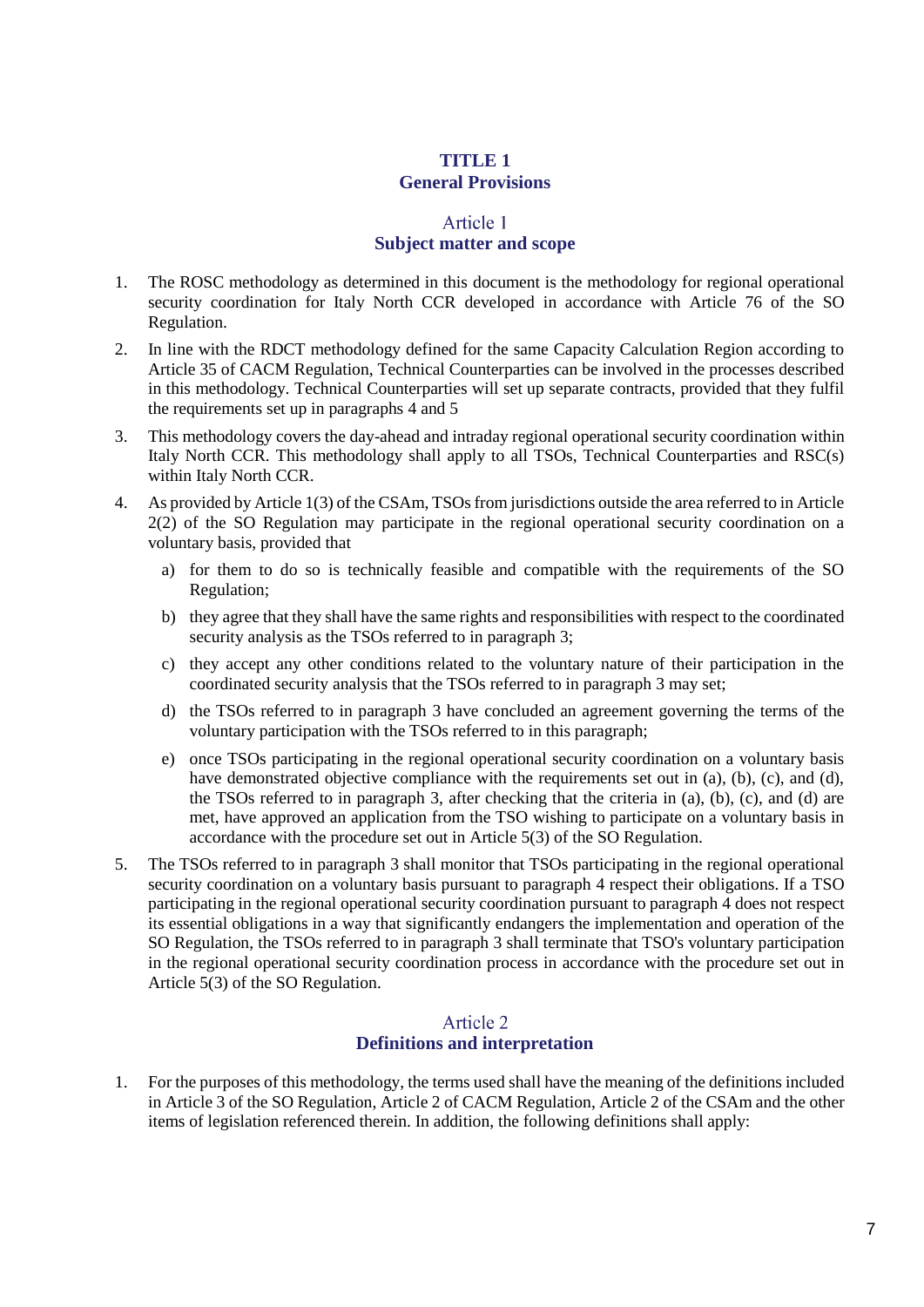- a) 'Area of Common Interest' or 'ACI' means the list of critical network elements pursuant to the RDCT methodology;
- b) 'CNE' means Critical Network Element;
- c) 'ID RSA' means Intraday Regional Security Analysis;
- d) 'Ordered Remedial Action' means an agreed Remedial Action which cannot be reassessed in the following operational security assessment considering the lead time required for its activation;
- e) 'Remedial Action' or 'RA' means any measure or combination of measures applied by a TSO or several TSOs, manually or automatically, in order to maintain operational security
- f) 'Requester of RA' means the TSO owning the element for which a RA needs to be activated;
- g) 'RAO' means Remedial Action Optimisation;
- h) 'Technical Counterparty' means any non-EU TSO to be included in procedures of this methodology through respective agreements;
- i) 'APG' is the Austrian Transmission System Operator;
- j) 'ELES' is the Slovenian Transmission System Operator;
- k) 'RTE' is the French Transmission System Operator;
- l) 'Terna' is the Italian Transmission System Operator.
- 2. Potential categories of RAs shall be classified in accordance with Article 22 of the SO Regulation.
- 3. Where this Methodology refers to grid elements, it includes HVDC systems.
- 4. 'IGM', 'CGM' and 'regional CSA' respectively stand for 'individual grid model', 'common grid model' and 'Coordinated Regional Operational Security Assessment' defined in Article 2 of the CSAm.
- 5. In this methodology, unless the context requires otherwise:
	- a) the singular indicates the plural and vice versa;
	- b) the headings are inserted for convenience only and do not affect the interpretation of this ROSC methodology;
	- c) References to an "Article" are, unless otherwise stated, references to an Article of this ROSC methodology;
	- d) References to a "paragraph" are, unless otherwise stated, references to a paragraph included in the same Article of this ROSC methodology where it is mentioned; and
	- e) any reference to legislation, regulations, directives, orders, instruments, codes or any other enactment shall include any modification, extension or re-enactment of it when in force.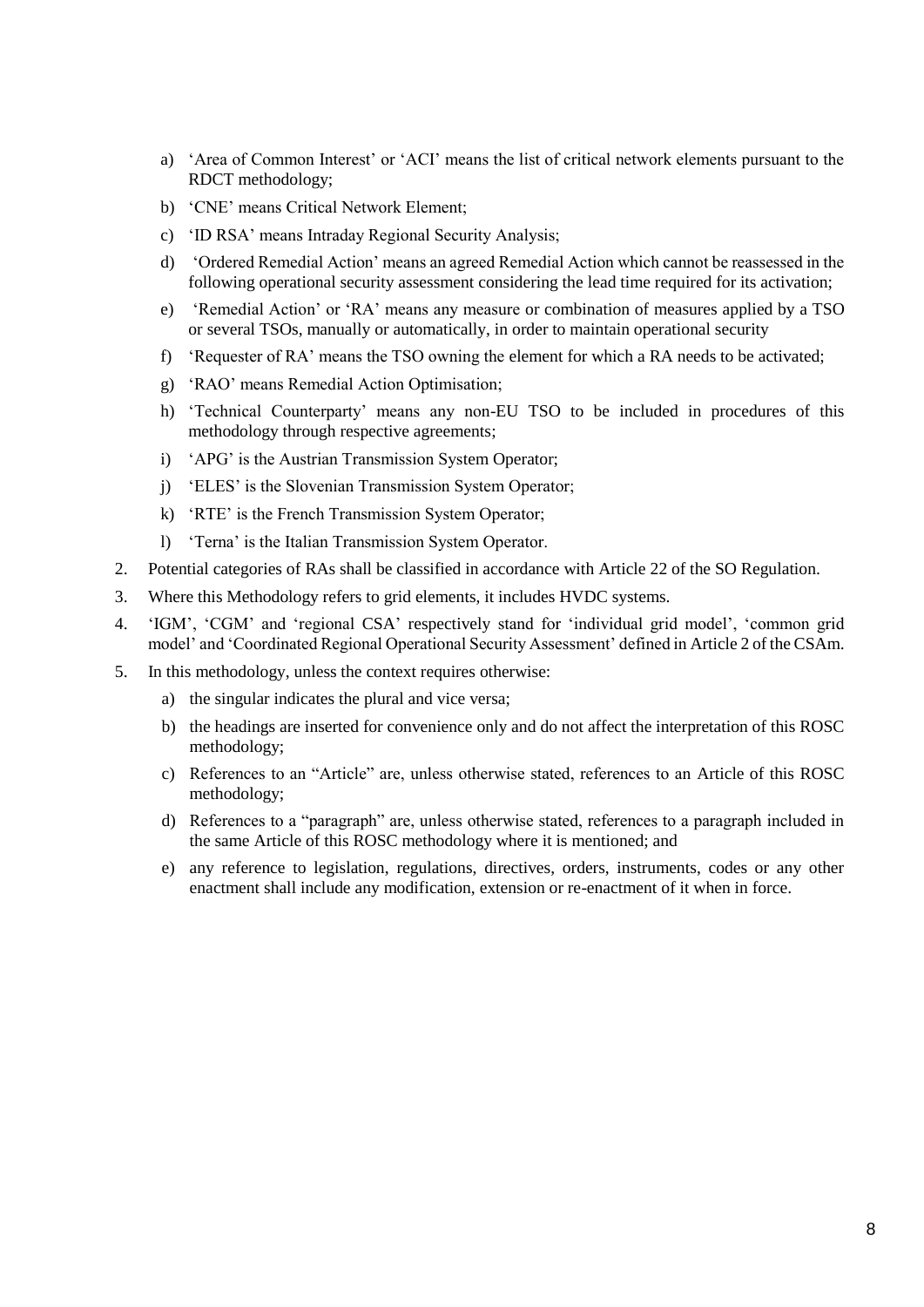### **TITLE 2**

#### **Provisions for regional operational security coordination**

### **Chapter 1**

#### <span id="page-8-0"></span>**General provisions for regional operational security coordination**

### Article 3

#### **Detection of the constraints in regional CSA**

- <span id="page-8-2"></span><span id="page-8-1"></span>1. When performing day-ahead and intraday regional CSA, TSOs of Italy North CCR and Technical Counterparties shall detect if power flows exceed thermal limits on the XNEs of the Region.
- 2. To detect other constraints (such as voltage violations, violations of short-circuit thresholds or violations of stability limits) each TSO of Italy North CCR and Technical Counterparty will perform Local Preliminary Assessment and long-term operational security analyses according to Article 31, 38 and 73 of the SO Regulation.
- 3. After the process according to the all TSOs' proposal for a common grid model methodology in accordance with Articles 67(1) and 70(1) of SO Regulation is fully implemented, the TSOs will assess the possibility to detect other constraints in the day-ahead and intraday regional CSA as described in paragraph 1.

### Article 4 **Definition of the secured area**

- <span id="page-8-3"></span>1. The secured area consists of all the XNEs of Italy North CCR.
- 2. The XNEs shall include at least all the elements with a voltage level equal or above 220 kV included in the IGM provided by each TSO of Italy North CCR and Technical Counterparty. The XNEs can include elements below 220 kV voltage level if these elements are included in the IGM according to the provisions set in the methodology for building day-ahead and intraday common grid models in accordance with Article 70 of SO Regulation
- 3. Each TSO of Italy North CCR and Technical Counterparty have the right to delete from the regional list of the XNEs any network element, provided it is not a CNE of Italy North Region and the removal is commonly agreed by all TSOs of Italy North CCR and Technical Counterparty.
- 4. If an element is a XNE in another CCR, it can be considered a XNE for Italy North CCR and included in the secured area of this CCR only if it is defined as an overlapping XNE according to CSAm.

#### Article 5

#### **Procedure for exchanging the information between relevant TSOs and the RSC(s)**

- <span id="page-8-4"></span>1. TSOs of Italy North CCR and Technical Counterparties shall make available to the RSC(s) the contingency list established according to the criteria defined in the CSAm.
- 2. On a yearly basis or when there is a significant change on the grid, the TSOs and Technical Counterparties of Italy North CCR shall reassess and update this contingency list and share it with RSCs and other TSOs of Italy North CCR and Technical Counterparties.
- 3. Each TSO of Italy North CCR and Technical Counterparties shall manage exceptional contingencies inclusion information according to Article 11 of CSAm.
- 4. In day-ahead timeframe, at latest at hour T0 defined in accordance with Article 45 of CSAm or in intraday timeframe, before the starting time of each Coordinated Regional Operational Security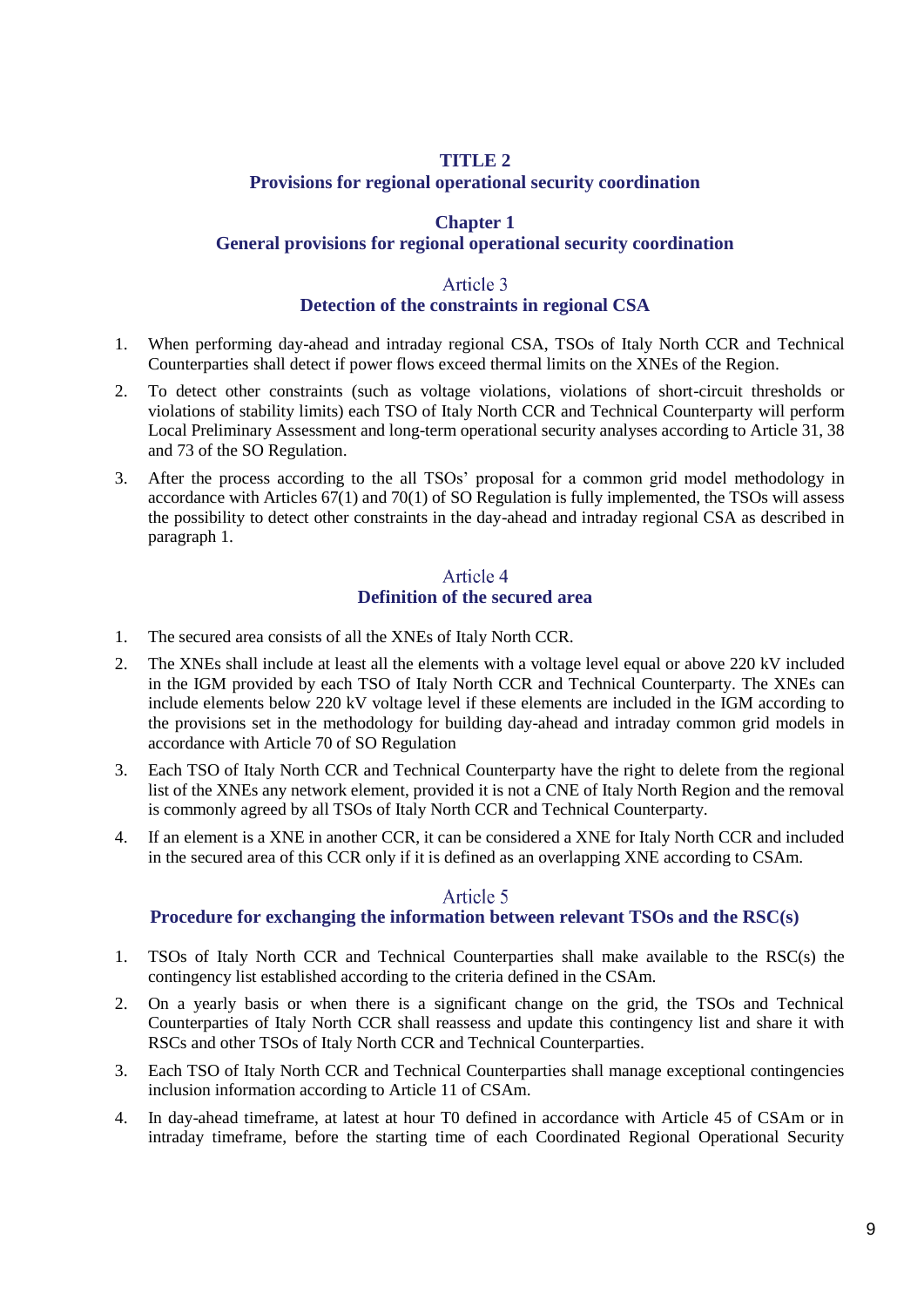Assessment defined in [Article 7,](#page-9-1) each TSO shall provide to the relevant RSCs the last updated information on the transmission systems, including the following information:

- a) the updated list of available RAs, among the categories listed in Article 22 of the SO Regulation, and their anticipated costs provided in accordance with RDCT Methodology and Article 18(3) of CSAm if a RA includes redispatching or countertrading, aimed at contributing to relieve any constraint identified in the Region;
- b) the operational security limits to fulfil [Article 3](#page-8-2) of this ROSC methodology.
- 5. In intraday timeframe, if a TSO is not able to provide to the relevant RSCs the updated information described in the previous paragraph, the RSC shall consider the latest available information previously submitted by this TSO.

### Article 6 **Creation of Individual Grid Models**

- <span id="page-9-0"></span>1. For the day-ahead timeframe, each TSO of Italy North CCR and Technical Counterparty shall build and deliver its IGM for at least each hour of the day of delivery, in accordance with the provisions of Article 21 of CSAm and with the reference times referred to in Article 33 of CSAm.
- 2. For intraday timeframe, prior to each reference time referred to in [Article 7,](#page-9-1) each TSO of Italy North CCR and Technical Counterparty shall build and deliver an intraday IGM for at least each hour of the day of delivery between the reference time and the end of the business day, in accordance with the provisions of Article 21 of CSAm Each TSO of Italy North CCR and Technical Counterparty shall, in particular, include remedial actions in its IGM, taking into account, where relevant, the proposal for amendment to be developed pursuant to Article 21 of CSAm.

### Article 7

#### <span id="page-9-1"></span>**Timing of day-ahead and intraday Coordinated Regional Operational Security Assessment**

- 1. TSOs of Italy North CCR and Technical Counterparties shall ensure or delegate to the RSC(s) their participation to the day-ahead Coordinated Regional Operational Security Assessment process starting at the reference time.
- 2. TSOs of Italy North CCR and Technical Counterparties shall ensure or delegate to the RSC(s) their participation to the intraday Coordinated Regional Operational Security Assessment process starting 45 minutes before the reference time.
- 3. The reference times for day-ahead timeframe are defined in the CSAm.
- 4. The reference times for intraday timeframe are defined in Annex 1.
- 5. The number of operational security assessments and the reference times referred to in paragraph 4 may be revised on a yearly basis, taking into account potential updates of the CGM methodology and subject to the agreement of the involved TSOs and communicated to NRAs of Italy North CCR.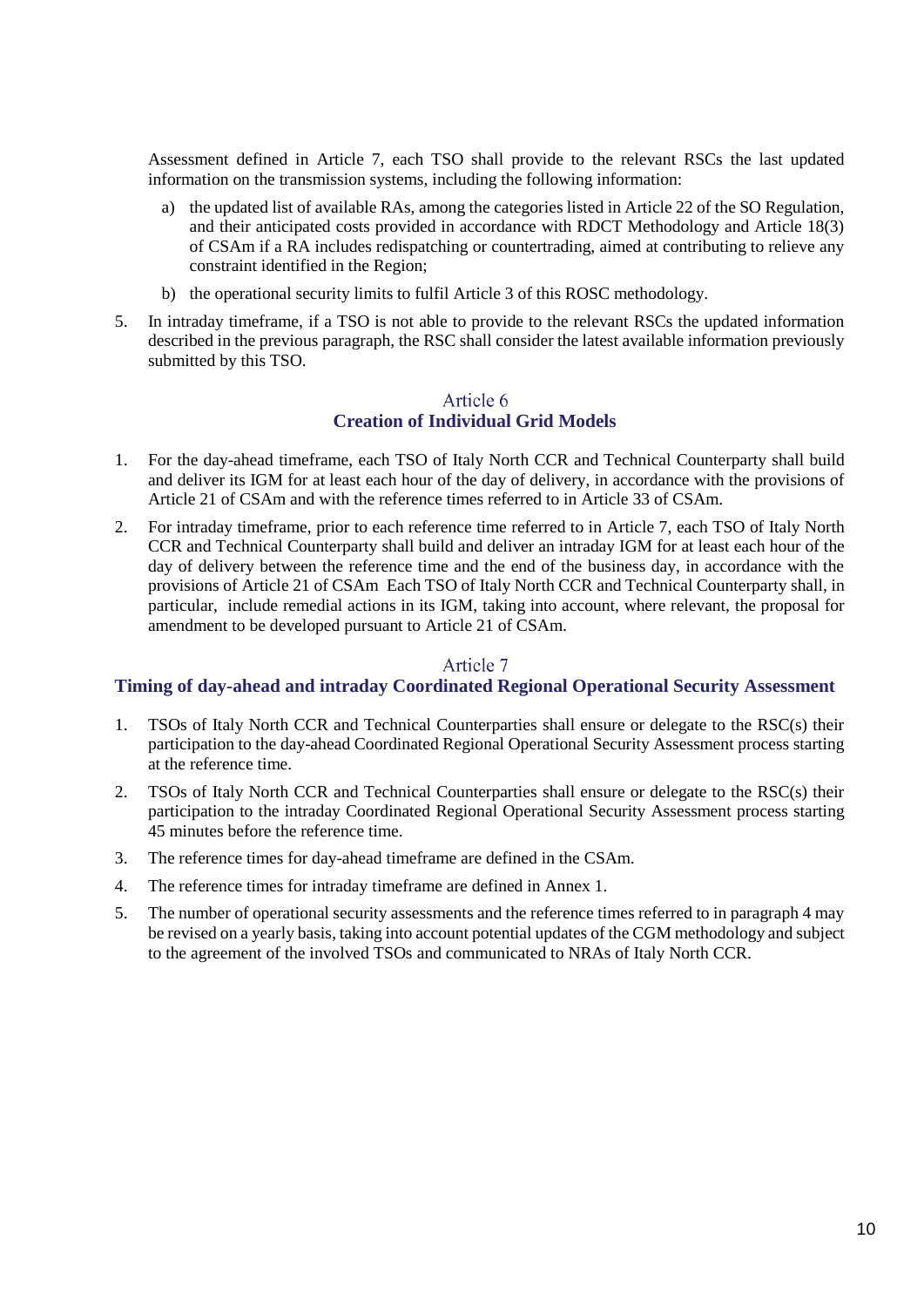### **Chapter 2 Remedial Actions cross-border relevance assessment**

# <span id="page-10-4"></span>Article 8 **General principles**

- <span id="page-10-1"></span><span id="page-10-0"></span>1. TSOs of Italy North CCR and Technical Counterparties shall aim at agreeing on a qualitative approach in accordance with [Article 9](#page-10-2) to determine the potential RAs that are deemed cross-border relevant and the corresponding TSOs affected by those RAs.
- 2. If the TSOs of Italy North CCR and Technical Counterparties cannot agree on a qualitative approach, a quantitative approach shall be used, in accordance with [Article 10.](#page-11-0)
- <span id="page-10-3"></span>3. Prior to day-ahead or intraday operational planning, TSOs of Italy North CCR and Technical Counterparties may identify new RAs compared to those identified on an annual basis, according to the frequency established in Article 11. If a new RA is designed, each TSO of Italy North CCR and Technical Counterparty shall assess its relevance using quantitative approach.
- 4. TSOs of Italy North CCR and Technical Counterparties shall delegate the task described in paragraph [3](#page-10-3) to the relevant RSC.
- <span id="page-10-5"></span>5. If a new RA is activated during real time operation, the XRA connecting TSO or Technical Counterparty of Italy North CCR shall use quantitative assessment in order to identify if this RA is cross-border-relevant, unless the system is in emergency state and operational conditions do not allow it. TSOs may involve the RSC(s) in this process.
- 6. RA influence factor computation for RAs described in paragraphs [2,](#page-10-4) [3](#page-10-3) and [5](#page-10-5) shall be performed on the last available CGM, according to Article 15(4) and 15(5) of CSAm.

#### Article 9

### **Process for cross-border relevance assessment (qualitative approach)**

- <span id="page-10-2"></span>1. TSOs of Italy North CCR and Technical Counterparties shall jointly establish a list of potential RAs, both preventive and curative, which are generally able to address operational security violations in the Region. This list should contain at least the RAs made available for the Capacity Calculation process.
- 2. For each RA:
	- a) Each TSO shall individually assess the cross-border relevance of the RA on its grid;
	- b) The TSO owner of the RA shall also assess the cross-border relevance of the RA on each other TSOs grid;
	- c) For RAs that are quantifiable (e.g. PSTs, HVDC links or activation of redispatch and countertrading), the quantity above which this RA is deemed cross-border relevant has to be specified (for instance PST taps, HVDC setpoints or redispatching and countertrading volumes).
- 3. Each TSO shall propose RAs deemed necessary for coordination.
- 4. If an agreement is reached among all the TSOs affected by a given RA, then the RA is defined as crossborder relevant. If a RA is not proposed as cross-border relevant by any TSO, it is considered as noncross-border relevant.
- 5. If an agreement on a RA cannot be reached, then the quantitative approach is used to assess the crossborder relevance of this RA.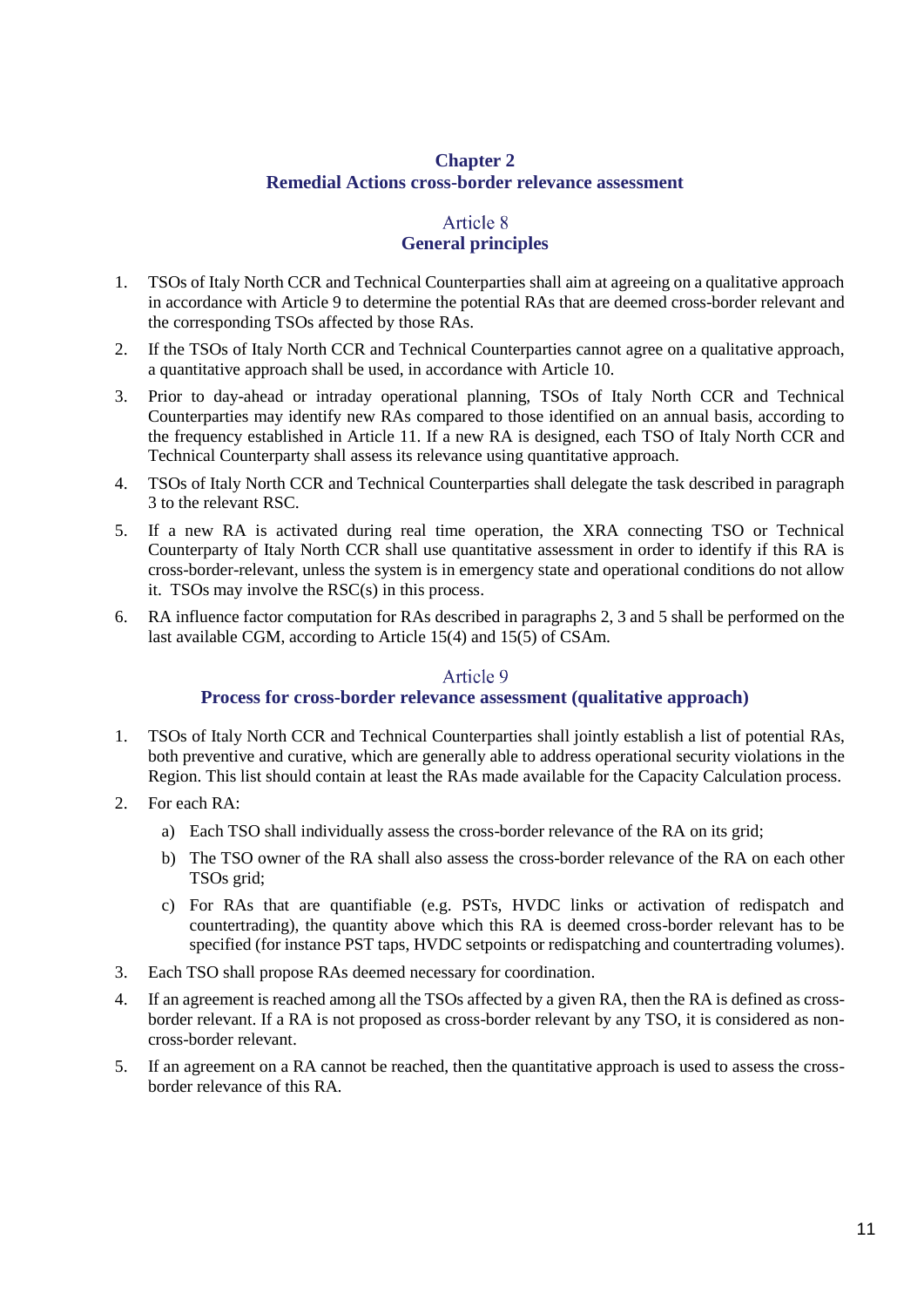### Article 10

### **Process for cross-border relevance assessment (quantitative approach)**

- <span id="page-11-0"></span>1. Quantitative approach shall be used to assess cross-border relevance of RAs only if no agreement can be reached on the cross-border relevance assessment of these RAs using qualitative approach.
- 2. To assess the cross-border relevance of one RA quantitatively, the following process is defined:
	- a) Year-ahead CGMs developed in accordance with Article 67 of the SO Regulation shall be used for assessment;
	- b) TSOs shall provide a list of XNEs on which the influence of the RA shall be assessed;
	- c) RSC(s) calculate the influence of each RA on each XNE according to the RA influence factor defined in Article 15 of CSAm;
	- d) For RAs that are quantifiable (e.g. PSTs, HVDC links or activation of redispatch and countertrading), the quantity above which this RA is deemed cross-border relevant has to be specified (for instance PST taps, HVDC setpoints or redispatching and countertrading volumes).
- 3. TSOs shall consider commonly agreed as cross-border relevant all the RAs for which the RA influence factor is higher than 5%.

### <span id="page-11-1"></span>Article 11 **Frequency of update**

- 1. TSOs of Italy North CCR and Technical Counterparties will share with the RSC(s) the agreed list of RAs that are deemed cross-border relevant.
- 2. When there is a significant change on the grid or a new RA is designed prior to day-ahead operational planning or at least every 12 months, TSOs of Italy North CCR and Technical Counterparties shall update the list of XRAs in accordance with [Article 8.](#page-10-1)

### **Chapter 3 Conditions of coordination of operational security assessment**

### Article 12

### **Day-ahead regional CSA and preparation of RAs**

- <span id="page-11-3"></span><span id="page-11-2"></span>1. In accordance with Article 78 of the SO Regulation and in line with the reference times and processes defined in Article 33(1) of the CSAm, each day the appointed RSC(s) shall run the day-ahead Coordinated Regional Operational Security Assessment to check the security of the grid in accordance with [Article 3.](#page-8-2)
- 2. The appointed RSC(s) shall perform the day-ahead Coordinated Regional Operational Security Assessment using the data listed in [Article 5](#page-8-4) and the CGM built in accordance with the all TSOs' proposal for a common grid model methodology in accordance with Articles  $67(1)$  and  $70(1)$  of SO Regulation.
- 3. The day-ahead Coordinated Regional Operational Security Assessment is performed by the appointed RSC(s) with the aim of:
	- a) Ensuring that, in accordance with [Article 3,](#page-8-2) the operational security limits of all the network elements belonging to the secured area are respected according to the available CGM;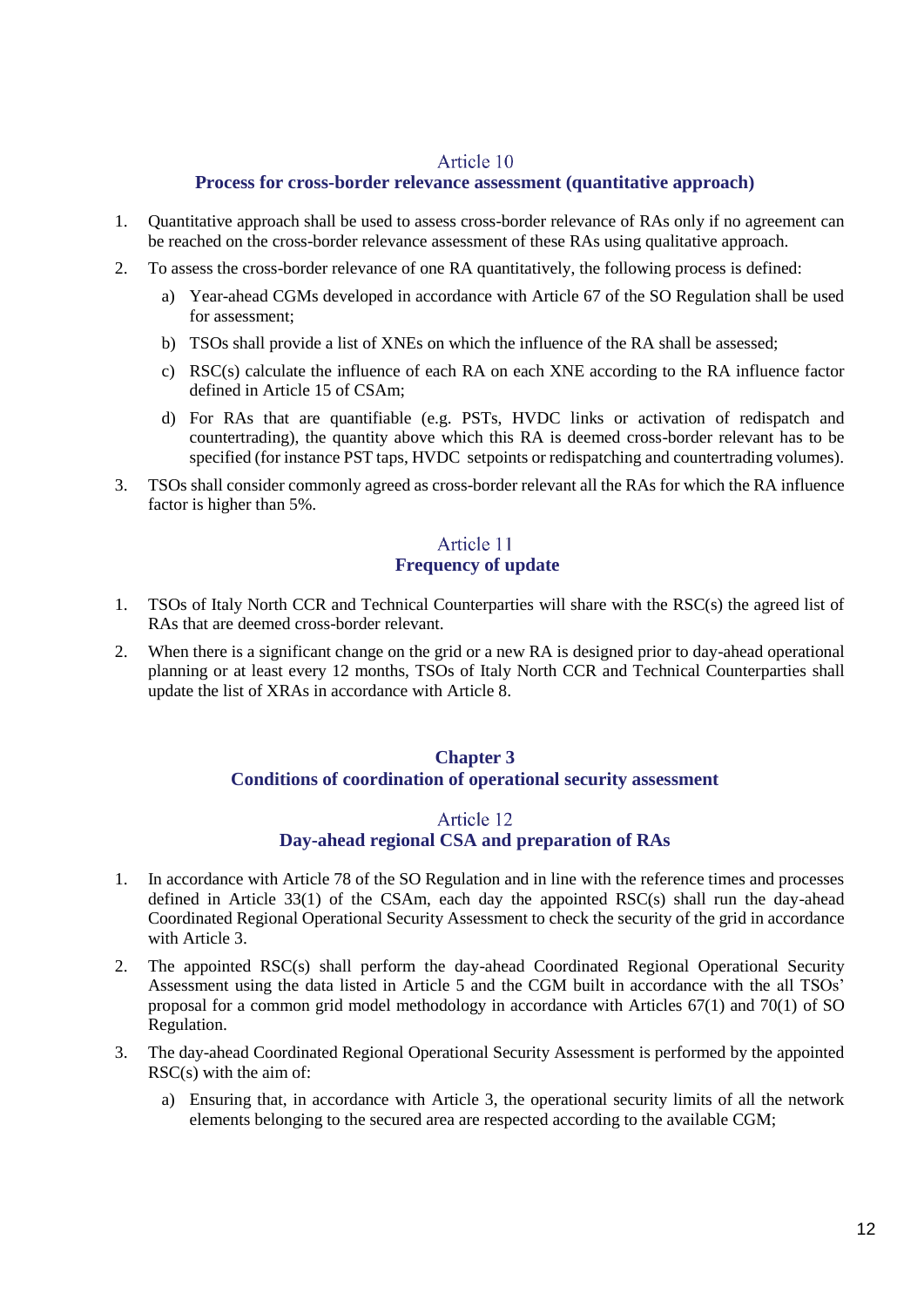- b) Selecting in a coordinated way with the concerned TSOs the RAs which allow the achievement of point a) with the minimum cost, based on the objective function reported in Annex 2.
- 4. Each day-ahead Coordinated Regional Operational Security Assessment shall cover all the 24 hours of the day of delivery.
- 5. While the appointed RSC(s) perform the assessment run referred to in Article 33(1)(b) of the CSAm, all available RAs are optimised attempting to solve all the detected constraints on the network elements belonging to the secured area. The TSOs of Italy North CCR and Technical Counterparties shall evaluate and agree on the recommended RAs in accordance with the principles of Article 20 of SO Regulation and [Article 14](#page-13-0) of this Proposal.
- 6. TSOs, Technical Counterparties and RSC(s) of Italy North CCR will participate to the coordinated cross-regional operational security assessment in accordance with Article 30 and Article 33(1)(e) of the CSAm.
- 7. Taking into account the provisions of Article 33(1)(c) and (g) of the CSAm, each TSO of Italy North CCR and Technical Counterparty shall implement all the agreed preventive RAs in its subsequent IGMs in accordance with the requirements of the methodology developed according to Article 70(1) of SO Regulation. The list of all agreed RAs, both preventive and curative, shall be logged and made accessible to all TSOs and RSCs, in line with the objectives of Article 41 of the CSAm.

## Article 13 **Intraday regional CSA and preparation of RAs**

- <span id="page-12-0"></span>1. In accordance with Article 78 of the SO Regulation, each day the appointed RSC(s) shall run the intraday Coordinated Regional Operational Security Assessment to check the security of the grid in accordance with [Article 3.](#page-8-2)
- 2. The appointed RSC(s) shall perform the intraday Coordinated Regional Operational Security Assessment using the data listed in [Article 5](#page-8-4) and the CGM built in accordance with the CGM methodology developed in accordance with Article 67(1) and 70(1) of the SO Regulation.
- 3. The intraday Coordinated Regional Operational Security Assessment is performed by the appointed RSC(s) with the aim of:
	- a) Ensuring that, in accordance with [Article](#page-8-2) 3, the operational security limits of all the network elements belonging to the secured area are respected according to the available CGM;
	- b) Selecting in a coordinated way with the concerned TSOs the RAs which allow the achievement of point a) with the minimum cost, based on the objective function reported in Annex 2.
- 4. Each intraday Coordinated Regional Operational Security Assessment shall start 45 minutes before each reference time defined in Article  $7(4)$  and cover every hour between the reference time and the end of the day.
- <span id="page-12-1"></span>5. As a first step, all the agreed but not ordered regional costly RAs resulting from the previous coordinated operational security analysis performed in Italy North CCR are removed from the CGM but are kept in the list of available RAs unless made technical unavailable, in order to assess if more economically efficient RAs can be found according to the latest available grid information.
- <span id="page-12-2"></span>6. After the application of paragraph [5](#page-12-1) and in accordance with [Article 3,](#page-8-2) a security analysis shall be performed on the CGM by the appointed RSC(s) in order to check the respect of the operational security limits of all the network elements belonging to the secured area:
	- a) If constraints are detected on one of these network elements, the curative non-costly agreed RAs coming from the previous intraday Coordinated Regional Operational Security Assessment is implemented for each contingency to check whether it is sufficient to secure the grid;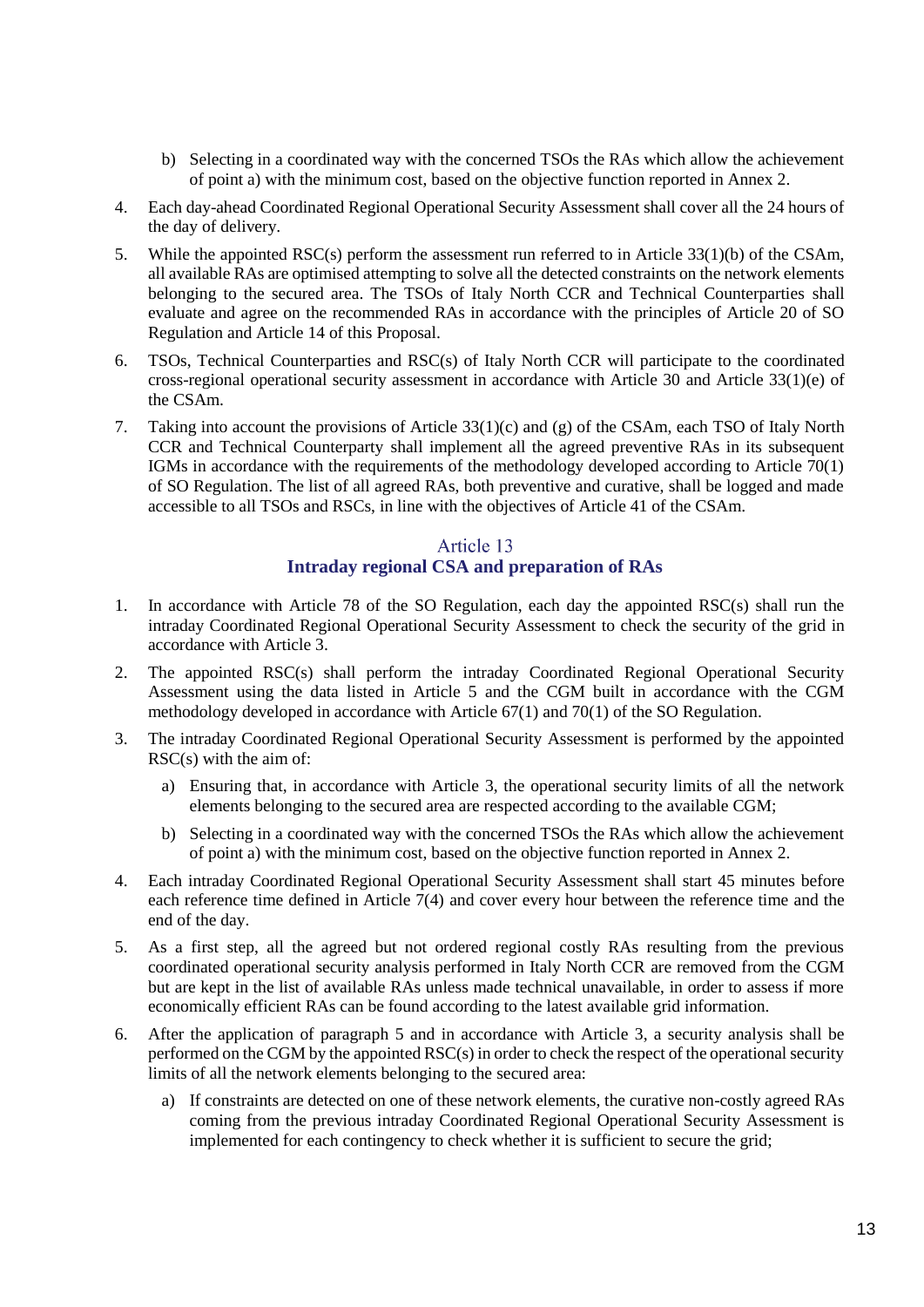- b) If there is no previous intraday Coordinated Regional Operational Security Assessment, the curative non-costly agreed RAs coming from the day-ahead Coordinated Regional Operational Security Assessment shall be used.
- 7. In case after the application of paragraph [6](#page-12-2) there are still some violations of the operational security limits in accordance with [Article 3,](#page-8-2) all available RAs are optimised to solve all the detected constraints on the network elements belonging to the secured area. The TSOs of Italy North CCR and Technical Counterparties shall evaluate and agree on the recommended RAs in accordance with the principles of Article 20 of SO Regulation and [Article 14](#page-13-0) of this Proposal.
- 8. Each TSO of Italy North CCR and Technical Counterparty shall implement all the agreed preventive RAs in its intraday IGM in accordance with the requirements of the methodology developed according to Article 70(1) of SO Regulation. The list of all agreed RAs, both preventive and curative, shall be logged and made accessible to all TSOs and RSCs, in line with the objectives of Article 41 of the CSAm.
- 9. When performing the intraday capacity calculation process pursuant to the common Italy North intraday capacity calculation methodology developed in accordance with Article 21 of CACM Regulation, the TSOs of Italy North CCR and Technical Counterparties shall take into account the activation of ordered RAs. The resulting capacities shall not aggravate the operational security.

#### Article 14

### <span id="page-13-0"></span>**Coordination and validation of the remedial actions recommended by the RSC(s) to the relevant TSOs**

- 1. In accordance with Article 78(4) of SO Regulation, each TSO of Italy North CCR and Technical Counterparty shall evaluate and decide on whether to implement or not the RAs recommended by the RSC(s) during the day-ahead and intraday Coordinated Regional Operational Security Assessment performed according to [Article 12](#page-11-3) and [Article 13.](#page-12-0)
- 2. RAs which are specified as cross-border relevant (XRAs) in accordance with [Chapter 2](#page-10-0) of [TITLE 2](#page-8-0) shall be applied in a coordinated way, in order to prevent negative impact on affected TSOs.
- 3. Each TSO of Italy North CCR and Technical Counterparty shall coordinate and agree on any XRA taking into account the provisions of Article 17(5), Article 27 and Article 30 of the CSAm.
- 4. TSOs, Technical Counterparties and RSC(s) of Italy North CCR shall relieve operational security limits violations on overlapping XNEs and shall coordinate XRAs impacting these overlapping XNEs in accordance with the proposal for amendment to be developed pursuant to Article 27 of CSAm.

#### Article 15

#### **Monitoring of inclusion of agreed Remedial Actions in the individual grid models**

- <span id="page-13-1"></span>1. In line with Article 28 of CSAm, each RSC shall monitor in the relevant timeframes the correct inclusion of the agreed RAs in the IGMs by the TSOs, as required by Article 70(4) of the SO Regulation.
- 2. When a RSC identifies that a previously agreed RA has not been included in the IGM by a TSO or that uncoordinated additional XRAs have been added, that RSC shall inform the other relevant RSCs about it. The RSC shall, in accordance with Article 79(3) of the SO Regulation, ask the relevant TSO to correct its IGM without undue delay in accordance with [Article 12](#page-11-3) and [Article 13](#page-12-0) of this ROSC Proposal.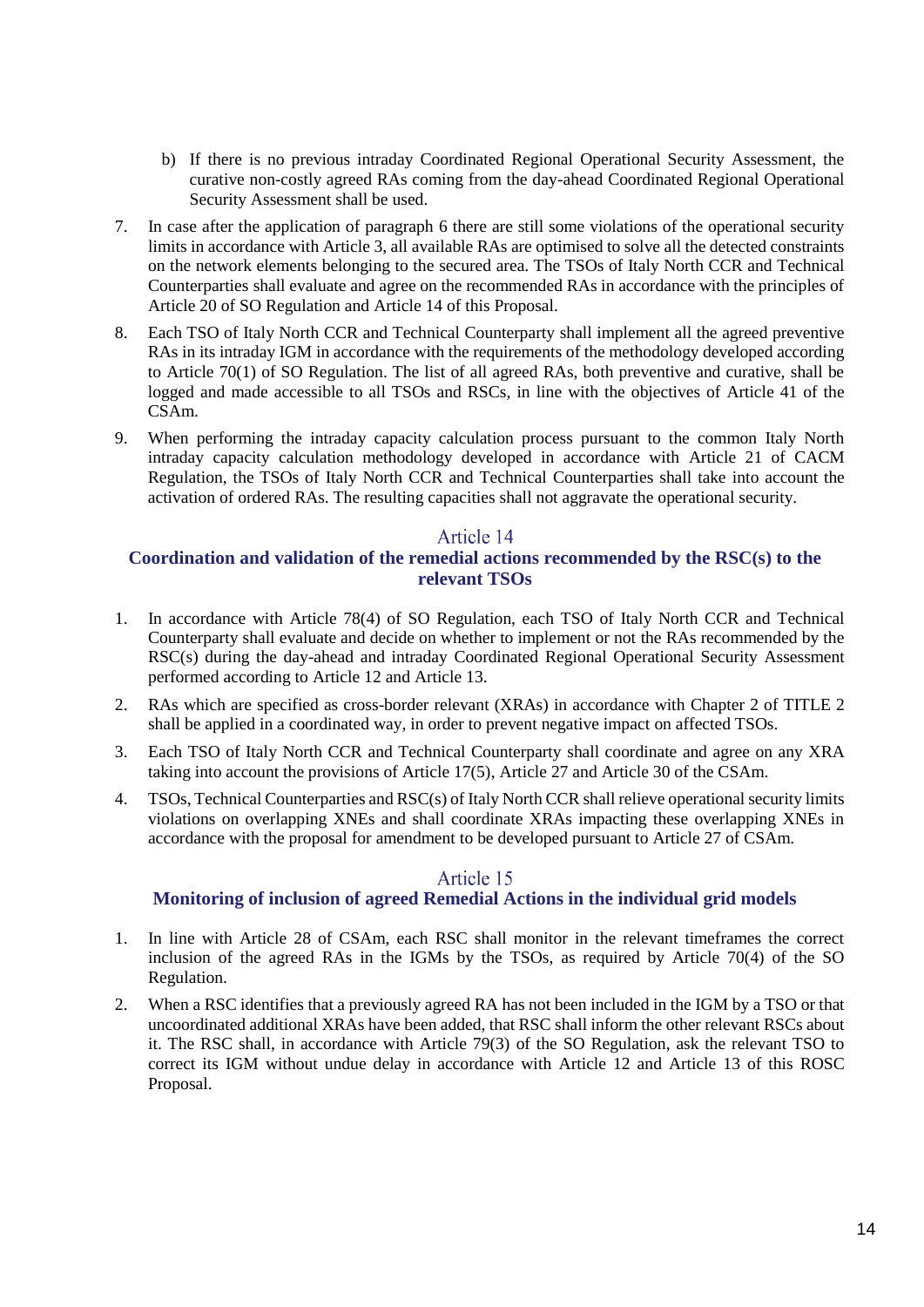## Article 16 **Activation of Remedial Actions**

- <span id="page-14-2"></span><span id="page-14-0"></span>1. For each hour, all the RAs recommended by the RSC(s) and validated by the relevant TSOs of Italy North CCR and Technical Counterparties in accordance with [Article 14](#page-13-0) are considered the reference for the real time operations.
- <span id="page-14-4"></span><span id="page-14-3"></span>2. Each TSO of Italy North CCR and Technical Counterparty shall activate each of the RAs referred to in paragraph [1,](#page-14-2) unless:
	- a) a RA is not anymore available for proven technical reasons (e.g. outage); or
	- b) new RAs are agreed by the affected TSOs for a given time period according to the real time conditions of the network; or
	- c) the difference between the RAs referred to in paragraph [1](#page-14-2) and the new RAs are not considered cross-border relevant; or
	- d) a preventive RA is agreed for a subsequent hour and, in accordance with Article 19(2) of the CSAm, is activated earlier than when it is necessary with consideration of the operational conditions and provided that it does not introduce any operational security limit violation.
- <span id="page-14-6"></span><span id="page-14-5"></span>3. RAs referred to in paragraph 2(b), 2(c) or 2(d) shall be justified and communicated by the competent TSOs to the RSC.
- 4. In case one TSO of Italy North CCR or one Technical Counterparty detects and communicates that the new RAs referred to in paragrap[h 2](#page-14-3)[\(b\),](#page-14-4) [2](#page-14-3)[\(c\)](#page-14-5) or [2\(](#page-14-3)[d\)](#page-14-6) are not ensuring anymore the grid security, the RAs referred to in paragraph 1 shall be activated, unless the fast activation process pursuant to [Article 17](#page-14-1) is activated and new RAs are agreed.
- 5. RAs activated pursuant to paragraph 1, paragraph 2 and paragraph 4 shall be considered as coordinated actions.
- 6. Where a TSO refuses to activate any of the RAs according to paragraph [2](#page-14-3) and paragraph 4, the nonactivation of the RA(s) is considered as a non-coordinated action.

# Article 17 **Fast activation process**

- <span id="page-14-1"></span>1. The fast activation process is a process that can be triggered in real-time or close to real-time, to relieve physical congestion due to sudden critical situations (such as, but not limited to, an unplanned outage in real time or a relevant forecast error), that lead to overloads on Italy North XNEs and requires fast actions, which cannot be effectively and promptly treated with the regular process described in [Article](#page-11-3)  [12](#page-11-3) an[d Article 13](#page-12-0) (e.g. critical situations detected between two regular assessment runs or after the last intraday run).
- 2. The fast activation process shall also be considered as a fallback where coordination through the RSC(s) is no longer possible due to insufficient time and the regular processes described in [Article 12](#page-11-3) and [Article 13](#page-12-0) could not be properly applied (e.g. missing data, tools failure).
- 3. In the fast activation process, the activation of preventive as well as curative XRAs may be designed.
- 4. In the fast activation process, each TSO of Italy North CCR or Technical Counterparty may activate XRAs in direct coordination with XRA affected TSO(s) considering also the provisions of [Article 14.](#page-13-0)
- 5. In the fast activation process, TSOs of Italy North CCR and Technical Counterparties shall aim at activating all the available non-costly RAs for relieving or reducing congestions on the XNEs before using costly measures. However, considering the application of this process should be very infrequent, being linked to extraordinary and unusual events, and that it must be characterized by fast activation,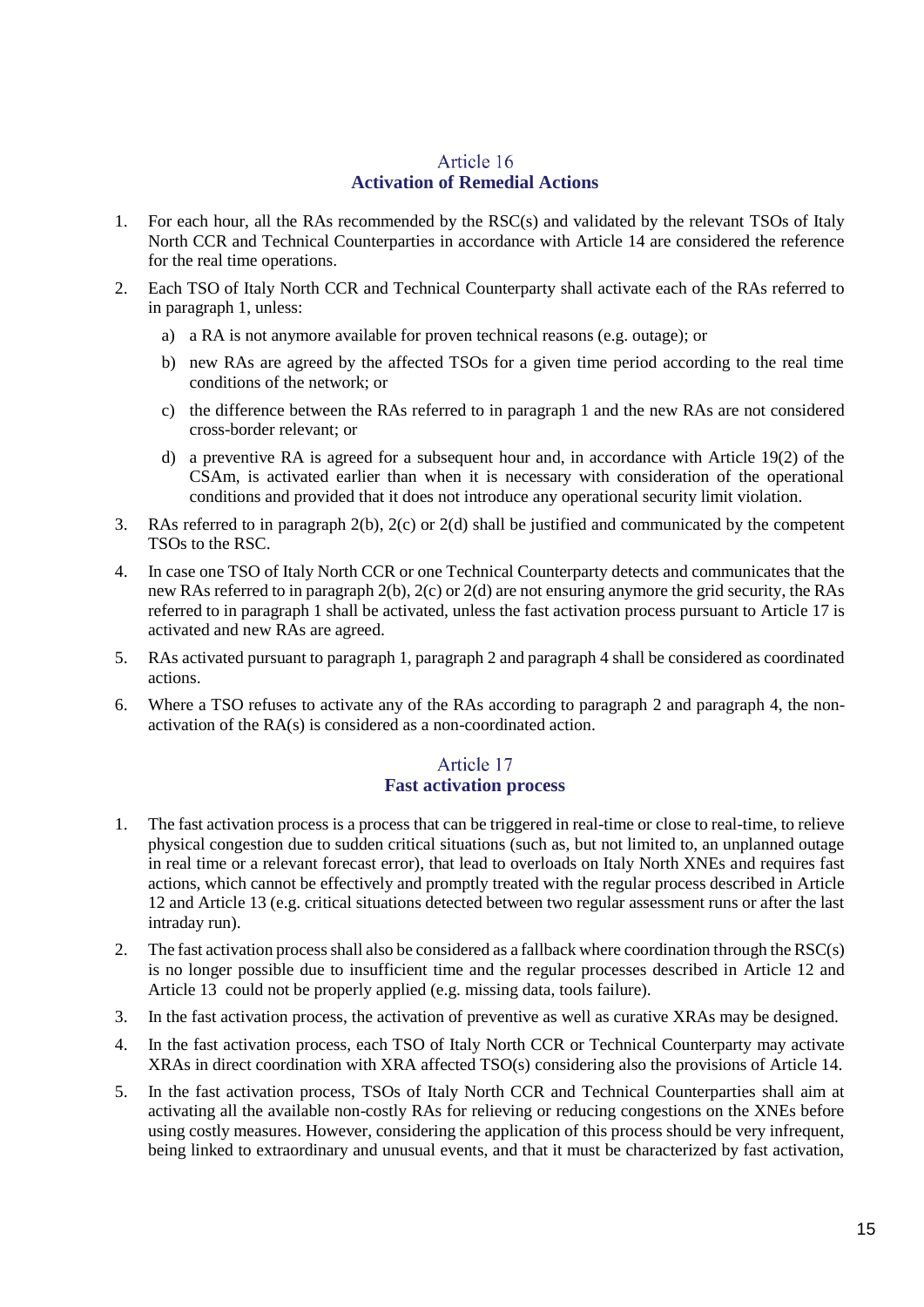it may be possible that not all RAs available are considered because there is not enough time to evaluate their impact.

- 6. While activating remedial actions in the fast activation process, TSOs of Italy North CCR and Technical Counterparty shall aim to avoid any aggravation of any constraints in the control areas of the TSOs not directly involved in the process.
- 7. In case the RAs used in the fast activation process have an impact on TSO(s) outside the Italy North CCR pursuant to the amendments to be developed in accordance with Article 27 of the CSAm, the TSOs of Italy North CCR and Technical Counterparties shall inform the concerned TSO(s).
- 8. The TSO triggering the fast activation process shall ex-post provide the RSC(s) with all the relevant information on which the decision was based. The RSC(s) shall monitor occurrences of fast activation processes and the information provided by the relevant TSOs on those occurrences together with the regular reporting obligations from Article 17 of SO Regulation.
- 9. RAs agreed among affected TSOs during the fast activation process shall be considered as coordinated RAs.

### Article 18 **Intraday regular regional security analysis**

- <span id="page-15-0"></span>1. In addition to the intraday regional CSA described i[n Article 13,](#page-12-0) Italy North RSCs shall perform regular ID RSA.
- 2. The goal of the regular ID RSA is to provide TSOs of Italy North and Technical Counterparties each hour of the day with the latest information about the loading of the transmission system and previously undetected violations of operational security limits, which may serve as a trigger for a fast activation process.
- 3. This regular ID RSA shall be performed on hourly basis and cover every hour between the starting time and the end of the day.
- 4. ID RSA shall be performed on the latest available IGMs containing the latest available forecast of generation and load, planned and forced outages, Agreed RAs and Ordered RAs.
- 5. RSCs shall use the latest available CGMs to perform a load flow and contingency analysis calculation and deliver the results to all TSOs of Italy North CCR and Technical Counterparties.

#### **Chapter 4 Sharing of the costs**

### Article 19 **Sharing of costs for Remedial Actions**

- <span id="page-15-2"></span><span id="page-15-1"></span>1. The costs incurred to relieve any congested element shall be subject to the principles established in accordance with the methodology developed under Article 74 of the CACM Regulation.
- 2. The methodology developed under Article 74 of the CACM Regulation shall include the following provisions for coordinated actions:
	- a) rules and/or criteria to establish the XNEs for which the costs attributed to them shall be shared among the involved TSOs and the XNEs for which the costs attributed to them shall be covered solely by the XNE connecting TSO(s);
	- b) a process to allocate the costs of remedial actions to the XNEs;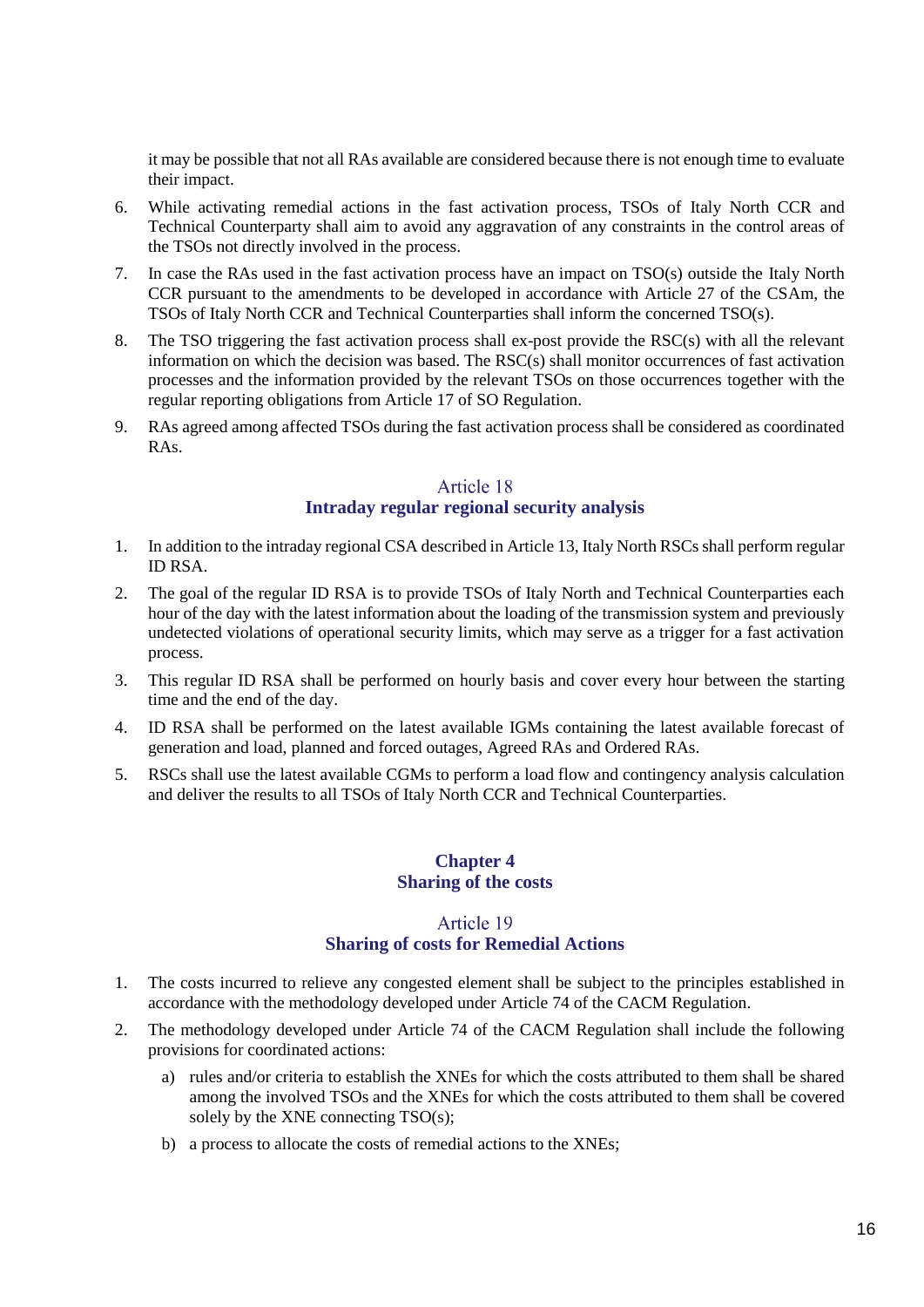- c) rules to share the costs among the involved TSOs.
- 3. The methodology developed under Article 74 of the CACM Regulation shall also include rules for the allocation of costs for non-coordinated actions.

#### **Chapter 5 Remedial Actions optimisation**

### Article 20 **General principles**

<span id="page-16-1"></span><span id="page-16-0"></span>1. The objective of the RAs optimisation is the identification of the most cost-efficient combination of RAs, which will solve all the constraints detected on the XNEs during each run of the Coordinated Regional Operational Security Assessment.

### Article 21 **Objective function**

- <span id="page-16-2"></span>1. The objective function shall aim at minimizing the overall costs for Italy North CCR resulting from the activation of the costly RAs needed to solve the constraints detected during each run of the Coordinated Regional Operational Security Assessment.
- <span id="page-16-5"></span>2. The definition of the objective function is detailed in Annex 2.
- 3. The RAs obtained pursuant to the objective function defined in paragraph [2](#page-16-5) shall also be the most efficient ones in terms of number of actions to be activated.

### <span id="page-16-6"></span>Article 22 **Constraints**

- <span id="page-16-3"></span>1. During the optimisation process, at least the following technical constraints shall be considered:
	- a) balance of the activated redispatching and countertrading resources;
	- b) lead time for activation of a RA;
	- c) operational security limit on all the elements belonging to the secured area;
	- d) only RAs that have an influence on the respective constraints higher than a certain threshold can be used during RAO;
	- e) maximum number of preventive and curative RAs per TSO, Region and timestamp;
	- f) PSTs' tap positions, PST flow, HVDC set point and HVDC power flow inside the available range.

More details about the aforementioned constraints are given in Annex 3.

2. The TSOs of Italy North CCR and Technical Counterparties will assess during the implementation of this ROSC Proposal the need to consider intertemporal constraints in RAO in order to ensure consistency of results.

#### Article 23 **Optimisation variables**

- <span id="page-16-4"></span>1. During Remedial Actions optimisation the following optimisation variables shall be considered:
	- a) Switching states of topological measures;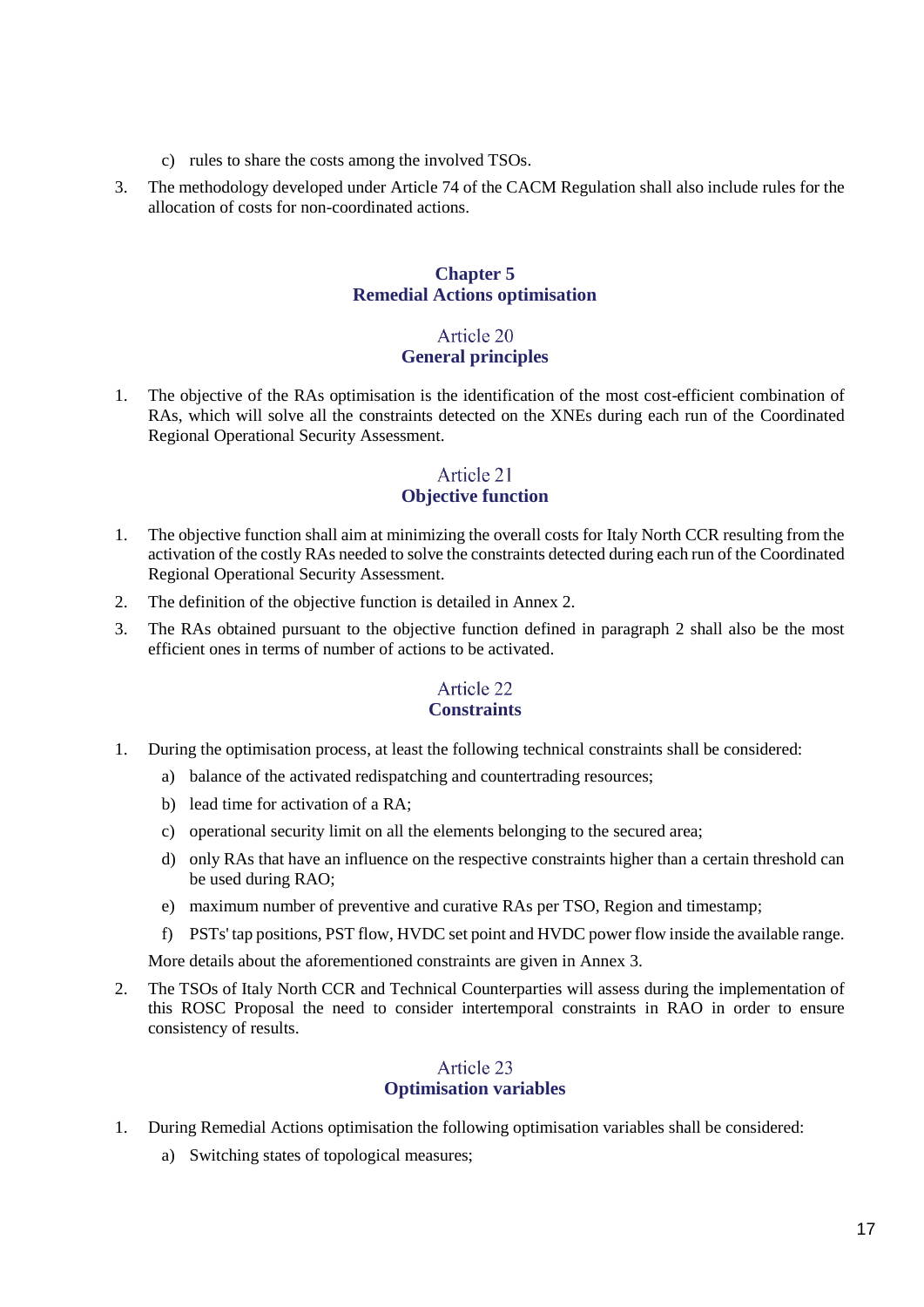- b) Adjustment of PSTs tap position;
- c) Operating mode of HVDC (Set-Point/AC Emulation);
- d) AC emulation Parameters when HVDC is operating in AC emulation mode;
- e) HVDC set point when HVDC is operating in set-point mode;
- f) Amount and localization of countertrading and redispatching.
- 2. Topological measures are defined as follows:
	- a) Opening or closing one or more line(s), cable(s), transformer(s), busbar coupler(s); or
	- b) Switching one or more network element(s) from one busbar to another, in case of non-explicit modelling of busbar couplers.

#### Article 24 **Other functionalities of Remedial Actions Optimisation**

- <span id="page-17-0"></span>1. The RAs optimisation shall support the following operating modes for the PSTs:
	- a) Tap mode (the result of the optimisation is the tap number);
	- b) Target flow mode (the result of the optimisation is the flow on the PST).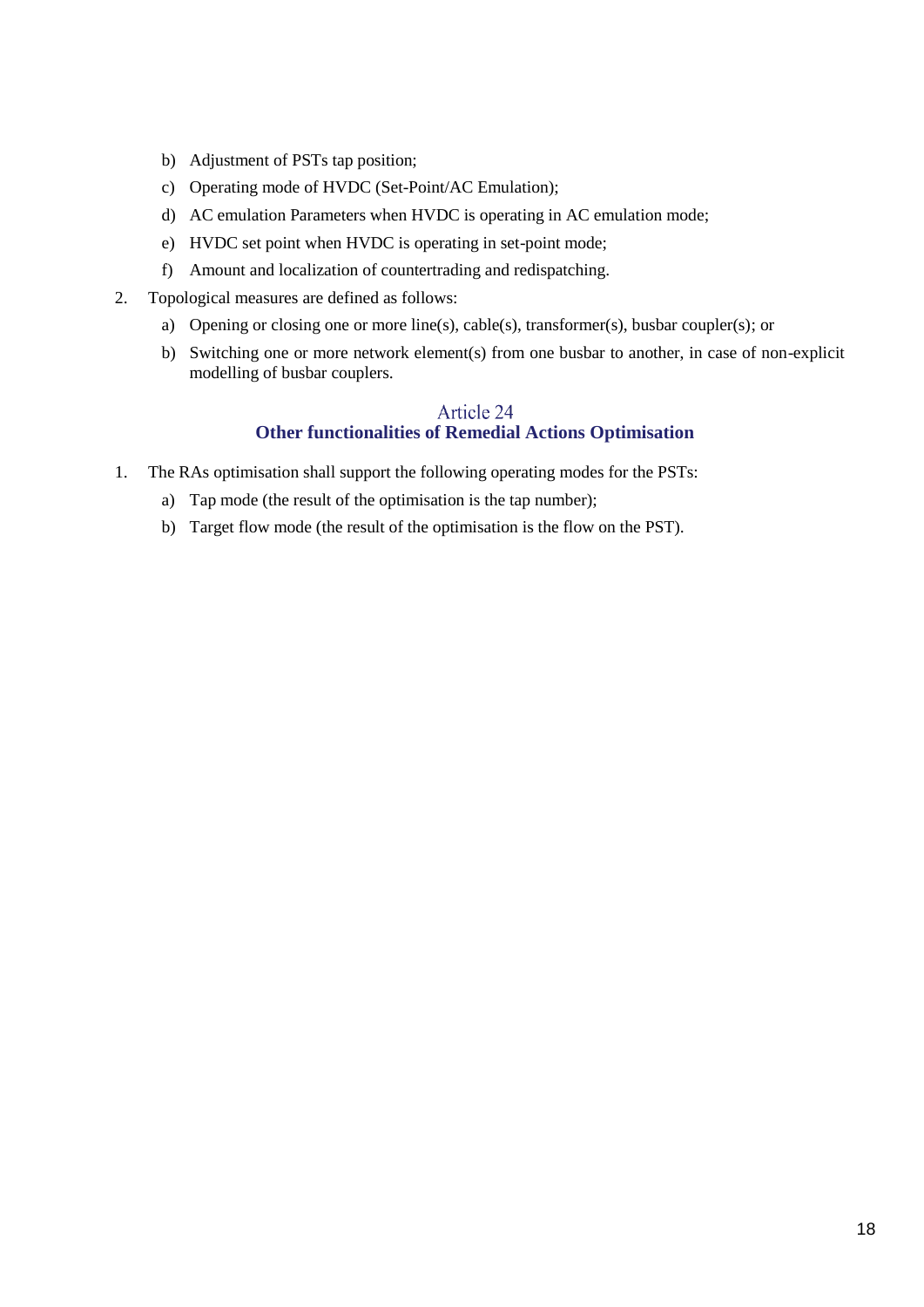### **TITLE 3**

#### **Appointment, governance and task allocation of the RSC(s)**

#### Article 25

#### **Appointment of RSCs and task allocation**

- <span id="page-18-1"></span><span id="page-18-0"></span>1. The TSOs of Italy North CCR and Technical Counterparties appoint CORESO and TSCNET as regional security coordinators that will perform the tasks listed in Article 77 (3) of SO Regulation in Italy North CCR.
- 2. CORESO and TSCNET shall perform the tasks listed in Article 77(3) of SO Regulation for all TSOs of Italy North CCR and for Technical Counterparties in a transparent and non-discriminatory manner.
- 3. In accordance with Article 77(3) of SO Regulation all TSOs of Italy North CCR and Technical Counterparties delegate the following tasks to CORESO and TSCNET:
	- a) Regional operational security coordination in accordance with SO Regulation Article 78 in order to support Italy North TSOs to fulfil their obligations for the year-ahead, day-ahead and intraday timeframes in accordance with Articles 34(3), 72 and 74 of SO Regulation;
	- b) Building of common grid model in accordance with Article 79 of SO Regulation;
	- c) Regional outage coordination in accordance with Article 80 of SO Regulation, in order to support Italy North TSOs to fulfil their obligations in Articles 98 and 100 of SO Regulation;
	- d) Regional adequacy assessment in accordance with Article 81 of SO Regulation in order to support Italy North TSOs to fulfil their obligations under Article 107 of SO Regulation.

### Article 26 **Allocation of tasks between RSCs**

- <span id="page-18-2"></span>1. CORESO and TSCNET carry out the task for regional operational security coordination in accordance with Article 78 of SO Regulation on a rotational basis over a pre-determined period as defined in paragraph 2.
- 2. The rotational basis assumes that CORESO and TSCNET will rotate the roles of Leading and Backup RSC over pre-determined periods which shall be agreed in the rules for operation of RSCs referred to in Article 29(4). The Leading RSC is responsible and accountable for the effective and efficient execution of the regional operational security coordination in accordance with the Article 78 of SO Regulation over a pre-determined period. The Backup RSC is responsible for supporting the Leading RSC to ensure the effectiveness of the regional operational security coordination process for all the TSOs of Italy North CCR and Technical Counterparties. This support can be either requested by the Leading RSC or suggested by the Backup RSC.
- 3. CORESO and TSCNET carry out the task of common grid model building on a rotational basis with the other RSCs established at UE level over a pre-determined period in accordance with Article 20 of CGM methodology and with Article 79 of SO Regulation. Within ENTSO-E, TSOs will set-up a consistent and harmonized approach at pan-European level to ensure that the solutions implemented to build common grid models and operated by the RSCs will be compliant with the respective requirements set up in the relevant legislation in force, including SO Regulation (notably Article 79(5)), the CGM methodology and the CSAm, while ensuring reliability of the CGM delivery process and the aligned use of the resulting unique CGM.
- 4. TSCNET carries out the task of regional outage coordination in accordance with Article 80 of SO Regulation.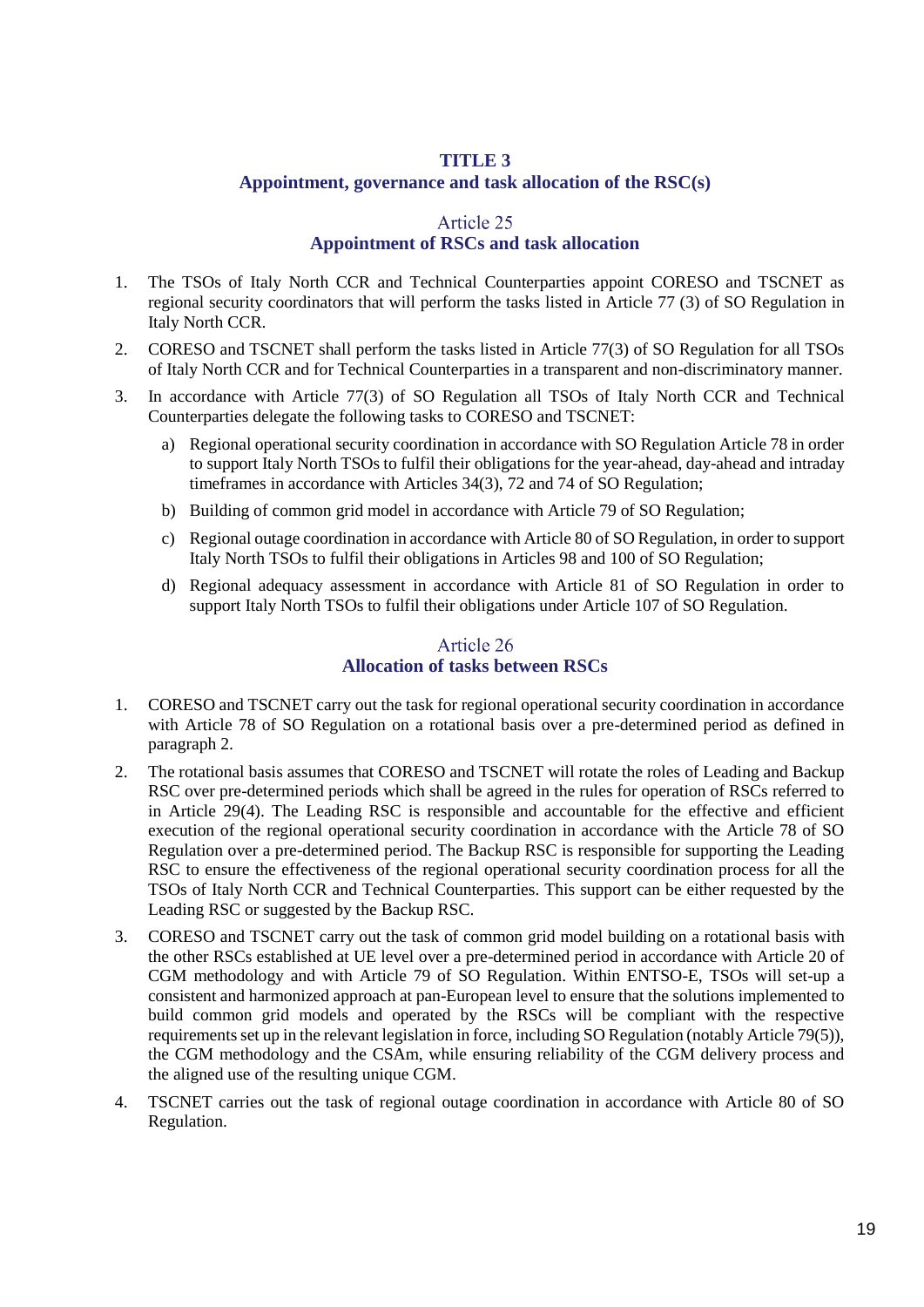- 5. CORESO carries out the task of regional adequacy assessment in accordance with the Article 81 of SO Regulation.
- 6. The organization of the regional outage coordination task and of the regional adequacy assessment task in (4) and (5) may be amended in accordance with Article 27 and Article 28.

### Article 27

### **Efficiency and effectiveness of the allocation of tasks between RSCs**

- <span id="page-19-0"></span>1. CORESO and TSCNET shall monitor the effectiveness and efficiency of the allocation of the tasks for which they are responsible and, where applicable, the rotation arrangements of those tasks and their operational performance on a yearly basis in the scope of preparation of the annual reports on regional coordination assessment according to Article 17 of SO Regulation.
- 2. CORESO and TSCNET shall agree on clear and specific performance indicators with the TSOs of Italy North CCR and Technical Counterparties to perform the tasks referred to in paragraphs 1 and 4 of this article and to assess the performance of the tasks referred to in Article 26.
- 3. CORESO and TSCNET will ensure, based on the instructions of the TSOs of Italy North CCR and Technical Counterparties, transparency and interoperability of all processes and their associated data within the operational tasks mentioned in this methodology.
- 4. CORESO and TSCNET shall assess interoperability issues to allow the TSOs of Italy North CCR and Technical Counterparties to propose changes aiming at improving effectiveness and efficiency in the system operation coordination.

### Article 28 **Coordination and decision-making process**

- <span id="page-19-1"></span>1. The Leading RSC with the support of the Backup RSC will ensure the coordination with all the TSOs of Italy North CCR and Technical Counterparties.
- 2. RSCs shall cooperate in good faith and shall seek to adopt a fair and loyal treatment of the Parties concerned.
- 3. RSCs will implement the provision of the tasks in close consultation and cooperation with the TSOs of Italy North CCR and Technical Counterparties.
- 4. RSCs, TSOs of Italy North CCR and Technical Counterparties will establish a contractual framework for the implementation of this methodology.

### Article 29

#### **Rules concerning governance and operation of RSCs**

- <span id="page-19-2"></span>1. The security of supply shall be the responsibility of each of the TSOs of Italy North CCR and the Technical Counterparties according to national laws and regulations. The responsibility for secure system operation and any decision taken based on services from CORESO and TSCNET shall remain with the TSOs of Italy North CCR and Technical Counterparties. Governance rules shall be further defined and agreed by the TSOs of Italy North CCR, the Technical Counterparties and the RSCs in accordance with Article  $33(2)(a)$  and within the timescales defined in Article  $33(3)(a)$ .
- 2. For the avoidance of doubt, these rules do not replace any provision of national or European law that may apply to any of the TSOs of Italy North CCR and Technical Counterparties. The provisions of these rules shall be complementary and interpreted in accordance with the applicable regulations. In case of contradictions between these rules and the applicable laws and regulations, the provisions of these rules shall be amended accordingly.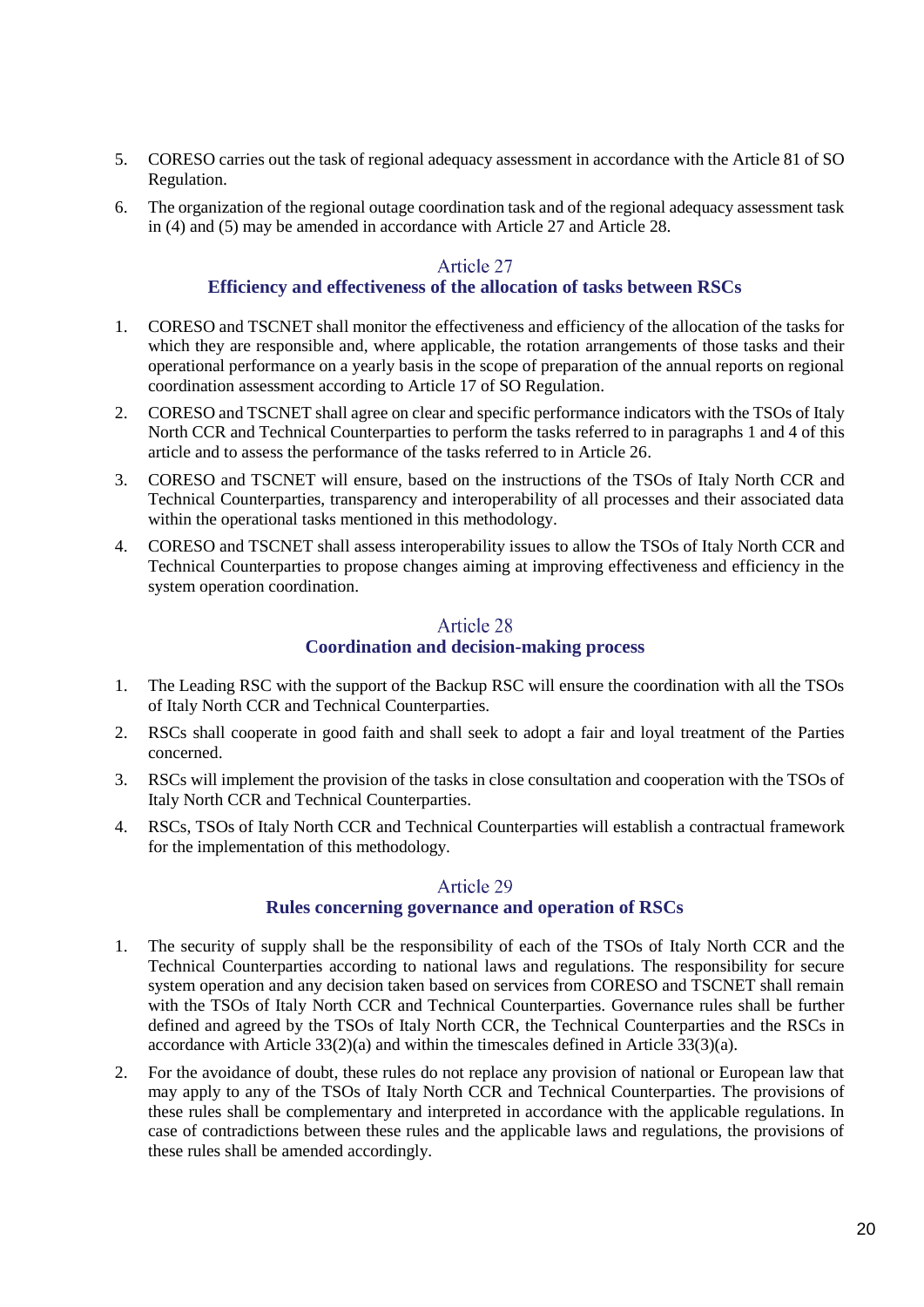- 3. Any dispute between the RSCs and between RSCs and the TSOs of Italy North CCR and the Technical Counterparties arising out of or in connection with this methodology shall be settled amicably between the Parties. In case the dispute cannot be settled amicably between the Parties within 60 calendar days after having been notified hereof, the dispute shall be finally settled by an arbitration process.
- 4. CORESO and TSCNET shall agree on a contractual framework defining the rules for operation of RSCs and the liability between RSCs.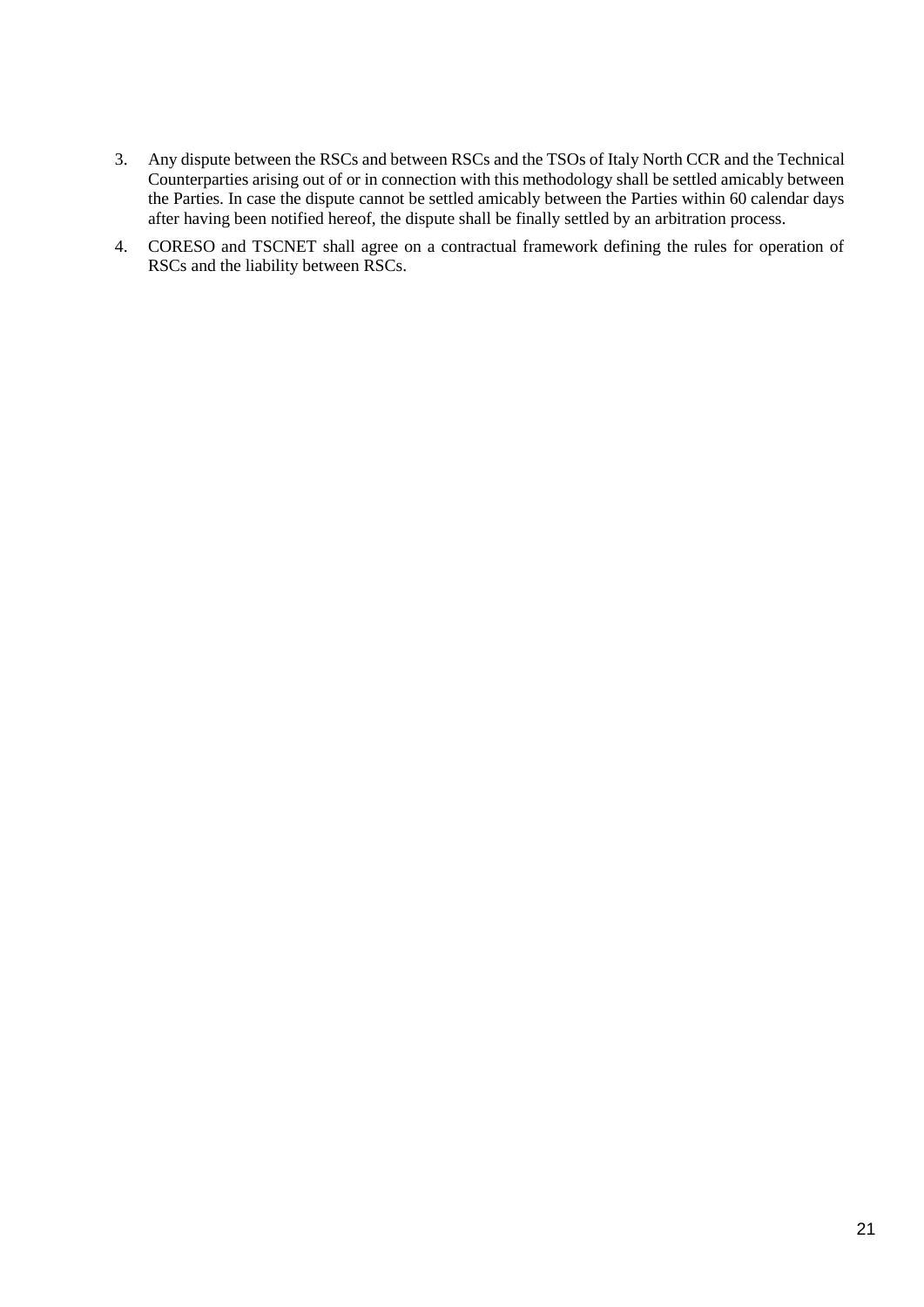#### **TITLE 4**

#### **Publication, implementation of the proposal and monitoring**

#### Article 30

#### **Timescale for publication of the proposal**

<span id="page-21-1"></span><span id="page-21-0"></span>In accordance with Article 8(1) of the SO Regulation the TSOs of Italy North CCR shall publish on their website this ROSC methodology without undue delay after the approval by the NRAs of Italy North CCR.

#### Article 31 **Timescale for implementation of the proposal**

- <span id="page-21-2"></span>1. The implementation of this ROSC methodology is subject to:
	- a) Regulatory approval of the common Italy North methodology for coordinated redispatching and countertrading cost sharing developed in line with the provision of Article 19(2) and 19(3) and in accordance with Article 74 of the CACM Regulation by the relevant national regulatory authorities according to Article 9 of CACM Regulation;
	- b) Approval and implementation of the proposal for amendment to be developed pursuant to Article 27 of CSAm;
	- c) Development, testing and readiness of the IT tools, systems and procedures required to implement the Italy North ROSC methodology, CGMES format included and amendments of the CSAm.
- 2. In the implementation of this ROSC methodology, the TSOs of Italy North CCR and Technical Counterparties shall consider the following steps for the condition referred to in paragraph 1(e):
	- a) High level business solution consisting among others of identification of the contractual needs between the TSOs of Italy North CCR, Technical Counterparties and RSCs, drafting of the business process, performing the gap analysis with the current situation, screening the market for potential solution to fill the gaps and drafting related business, IT and service level requirements for tools and hardware and determining the acceptance criteria for validating the accuracy and robustness of the solution;
	- b) Tendering consisting in preparing and performing the selection and contracting of the vendors for the different tools and hardware solution identified in the step (a), in case this is required;
	- c) Development of the solution including the negotiation of performance requirements, Functional Acceptance Test, Site Acceptance Test and User Acceptance Test;
	- d) Experimentation of the solution by TSOs of Italy North CCR, Technical Counterparties and RSCs experts and key users aiming at tuning the different parameters to ensure accuracy and robustness of the solution towards the acceptance criteria defined in the step (a);
	- e) Parallel operational run where TSOs of Italy North CCR, Technical Counterparties and RSCs will train their operators and perform operational runs in parallel with the existing operational processes to assess the accuracy and robustness of the solution towards the acceptance criteria defined in step (a);
	- f) Operational Go-Live where the solution will replace the existing operational processes.
- 3. TSOs of Italy North CCR, Technical Counterparties and RSCs shall respect the following maximum timing for the different implementation steps defined in the paragraph 2: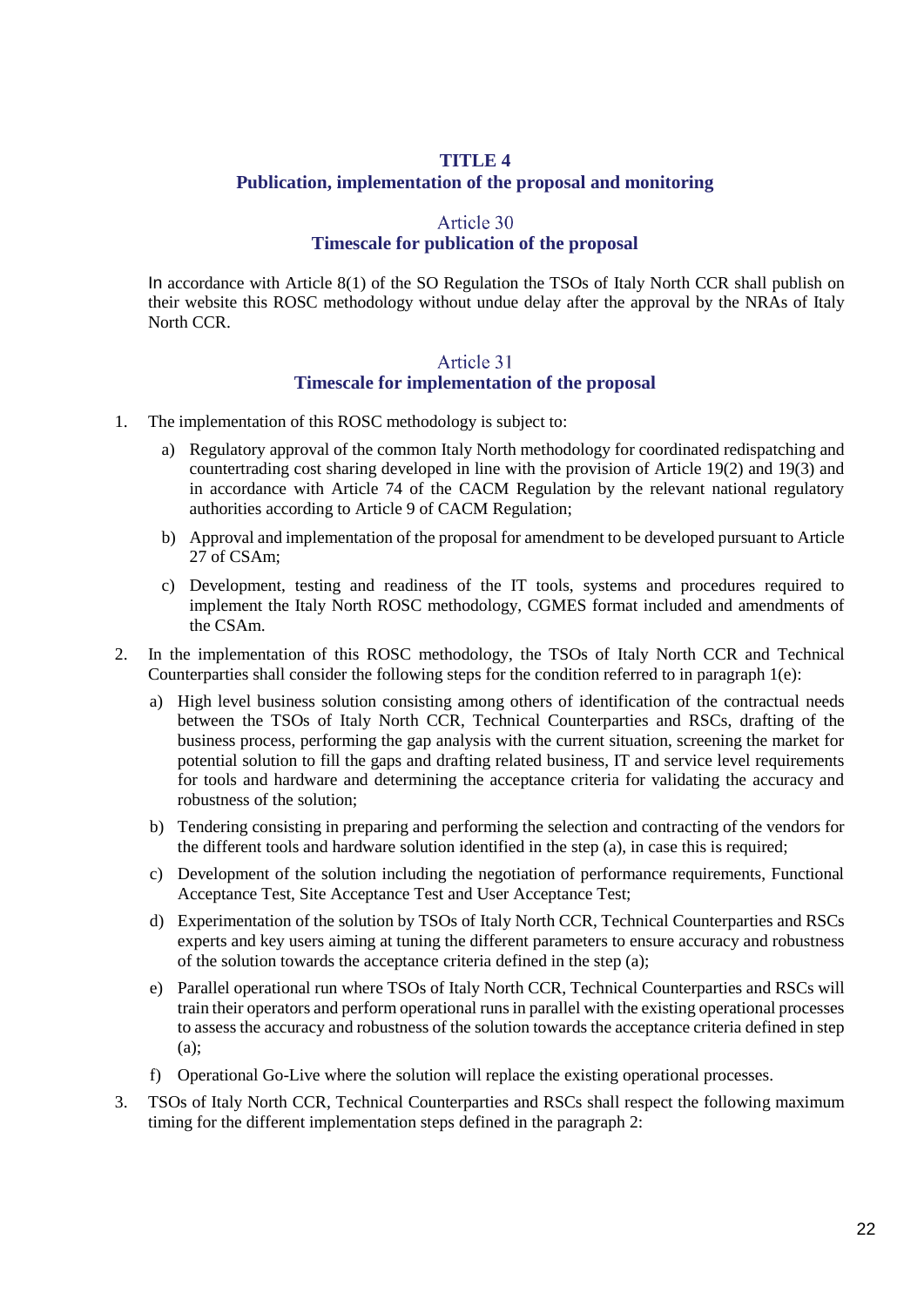- a) Step 2(a) shall be completed at the latest by 3 months after the approval of the amendment to the ROSC methodology referred to in paragraph 5;
- b) Step 2(b) shall be completed at the latest by 12 months after the completion of step 2(a);
- c) Step 2(c) shall be completed at the latest by 18 months after the completion of step 2(b);
- d) Step 2(d) shall be completed at the latest by 6 months after the completion of step 2(c);
- e) Step 2(e) shall be completed at the latest by 6 months after the completion of step 2(d);
- f) Step 2(f) shall be completed at the latest by 1 months after the completion of step 2(e).
- 4. TSOs of Italy North CCR and Technical Counterparties, with the support of the RSCs, shall aim at regularly identifying the common functions and tools referred to in paragraph 1(e). All TSOs of Italy North CCR and Technical Counterparties, with the support of the RSCs, shall:
	- a) Decide on their development;
	- b) Provide for the needed budgets for their tendering, development and maintenance;
	- c) Agree on the rules applicable for the management of the development and maintenance, including evolutions.
- 5. By 12 months from the approval of the ROSC methodology, all TSOs of Italy North CCR with the support of the RSCs shall submit an amendment aimed
	- a) to clarify the details of the coordination and validation of the remedial actions depicted in Article 14, modifying other passages of the methodology if opportune to ensure the overall consistency;
	- b) to align the implementation plan and the modalities to review such plan with the provisions established for the CORE CCR in order to exploit potential synergies between Italy North and CORE CCRs.
- 6. In parallel to the implementation of the target solution in accordance with paragraphs 2 and 3 and with an estimated time of the completion of step 2(a), TSOs of Italy North CCR and Technical Counterparties with the support of Italy North RSCs shall develop and propose to all NRAs of Italy North CCR a stepwise approach considering the possibility to adopt an interim solution. The Interim solution, shall, if proposed include a simplified approach for the optimisation of countertrading and redispatching resources according to the principles listed in the ROSC methodology.
- 7. In case the stepwise approach contains an interim solution:
	- a) it shall be faster implemented than the target solution;
	- b) the Implementation shall not delay the implementation of the target solution;
	- c) the Implementation shall require reasonable efforts from Italy North TSOs, Technical Counterparties and Italy North RSCs.
- 8. If an alignment between the RDCT methodology and the ROSC methodology is deemed necessary, by two years from the approval of the ROSC methodology, all TSOs of Italy North CCR with the support of the RSCs shall submit an amendment of the RDCT methodology to align it to the principles included in the ROSC methodology.
- 9. Within 6 months after the approval of the proposal for the establishment of Regional Coordination Centres (hereinafter: RCC establishment proposal) in accordance with Article 35 of Regulation (EU) 2019/943 of the European Parliament and of the Council of 5 June 2019 on the internal market for electricity (recast), Italy North TSOs shall submit an amendment of the ROSC methodology to update Title 3 to the Regional Coordination Centres setup, as defined by the RCC establishment proposal.
- 10. Within six months after step 2(c) is completed, all the TSOs of Italy North CCR with the support of the RSCs shall submit an amendment to Annex 2 aimed to provide details on how TSOs, Technical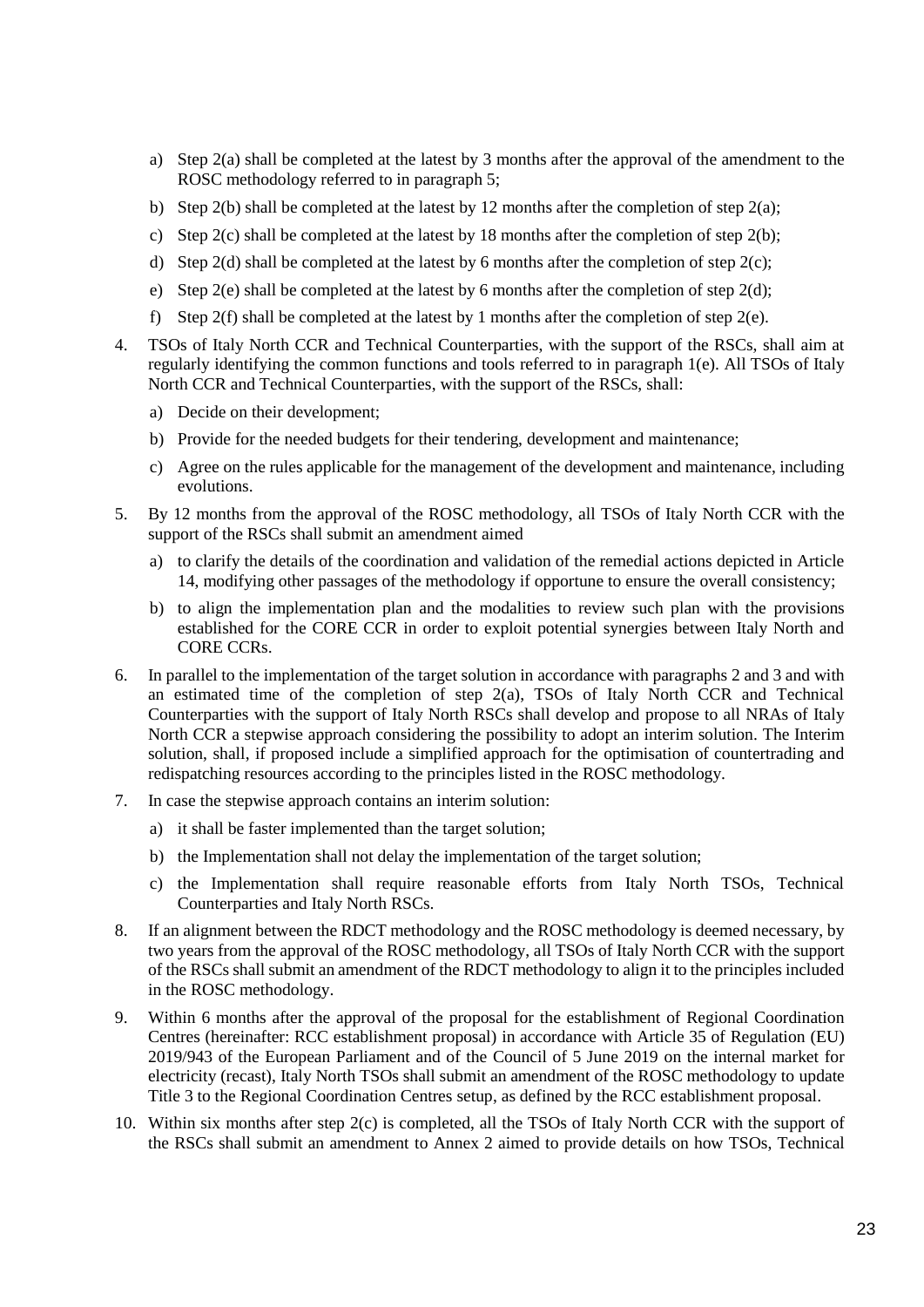Counterparties and RSC(s) intend to check that the RAs obtained pursuant to the objective function defined in paragrap[h 2](#page-16-5) shall also be the most efficient ones in terms of number of actions to be activated.

# Article 32 **Monitoring**

- <span id="page-23-0"></span>1. TSOs of the Italy North CCR shall deliver to the NRAs of Italy North CCR on a three-month basis information on the monitoring of the regional CSA process, starting after the implementation of this ROSC methodology, and at the latest 10 days into the following three-month period.
- 2. TSOs of the Italy North CCR can delegate the task of preparing the information referred to in paragraph 1 to the RSCs.
- 3. By 12 months after the approval of this ROSC methodology, the TSOs of Italy North CCR shall define a list of information to be provided to the NRAs of the Region. In this process, the TSOs of Italy North CCR shall consult and seek guidance from the relevant NRAs.
- 4. The list referred to in paragraph 3 shall at least include:
	- a) the number of fast activation processes triggered by any TSO of the Italy North CCR or Technical Counterparty and the relevant justification;
	- b) the number of incidents in exchanging the information referred in Articles 5(4) and 5(5), and the relevant justification;
	- c) the number of occurrences of RSC request to update IGM according Article 15(2) and the outcome of each request.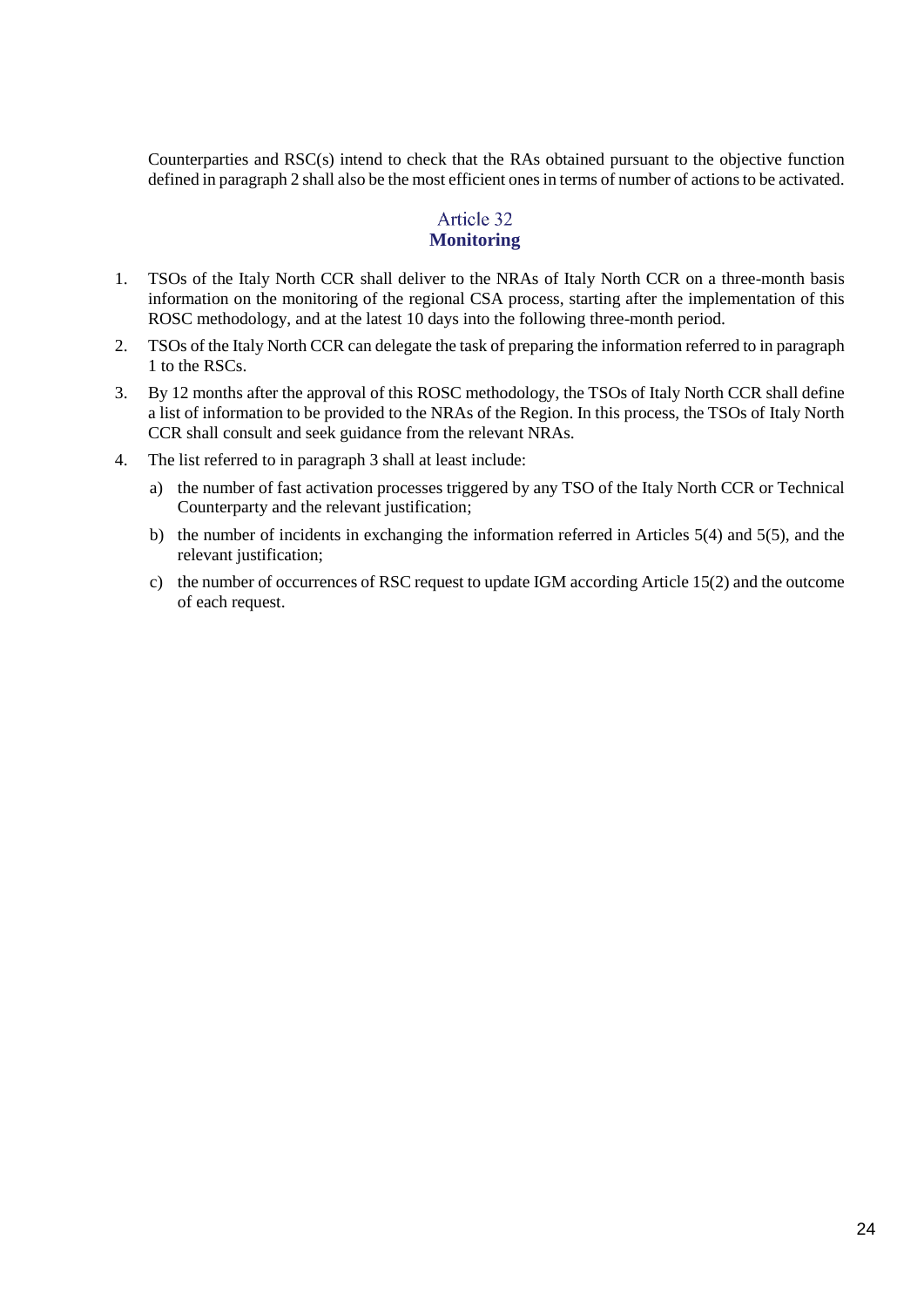# **TITLE 5 Final provisions**

## Article 33 **Language**

- <span id="page-24-1"></span><span id="page-24-0"></span>1. The reference language for this ROSC methodology shall be English.
- 2. For the avoidance of doubt, where TSOs need to translate this proposal into their national language(s), in the event of inconsistencies between the English version published by TSOs in accordance with Article 8(1) of the SO Regulation and any version in another language, the relevant TSOs shall, in accordance with national legislation, provide the relevant national regulatory authorities with an updated translation of the proposal.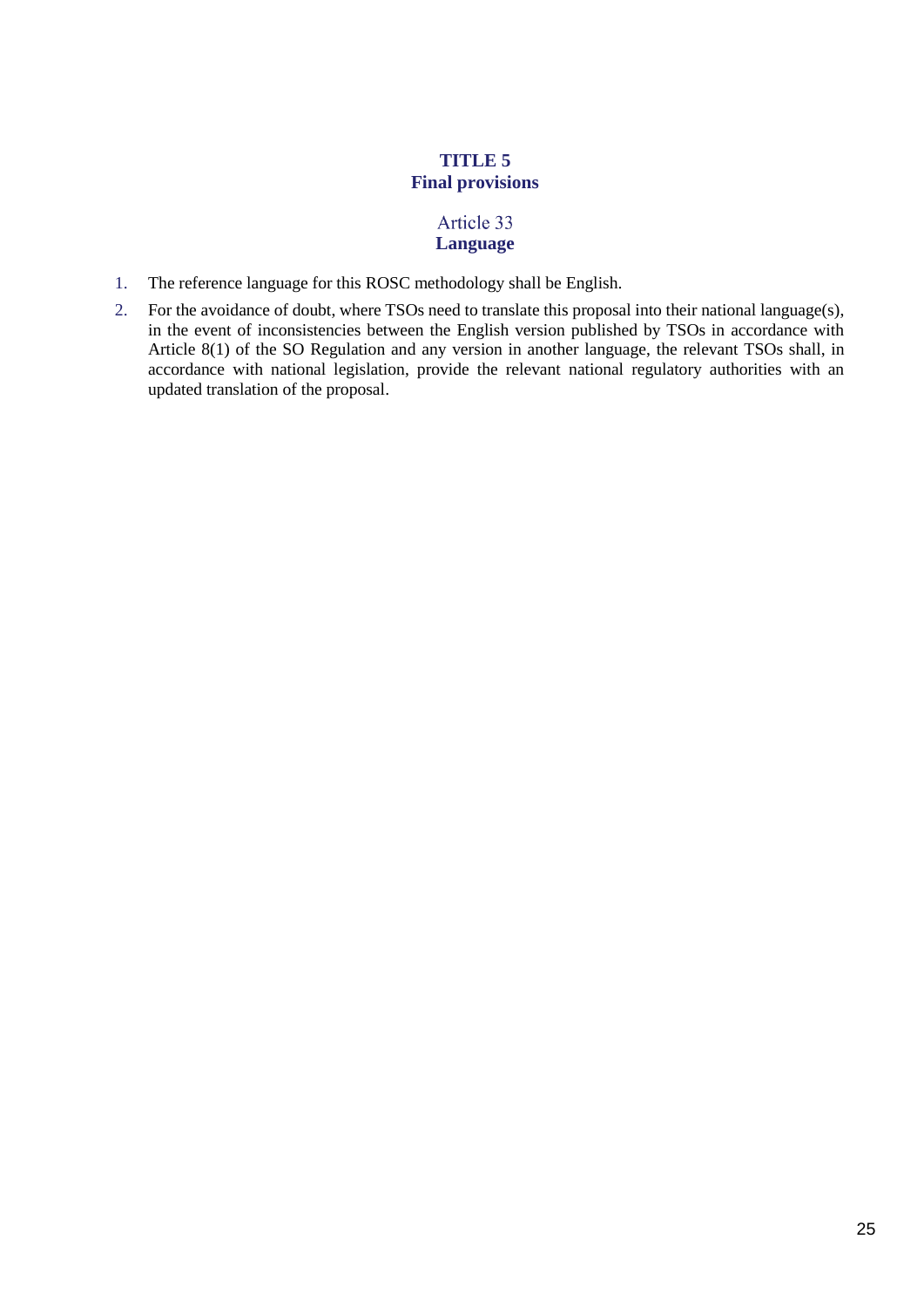# **Annex 1**

- <span id="page-25-0"></span>1. The reference times for intraday timeframe shall be 00:00h, 08:00h and 16:00h.
- 2. The reference times are chosen in line with the CGM methodology and in such a way to ensure the availability of the latest updated IGMs on pan-European level.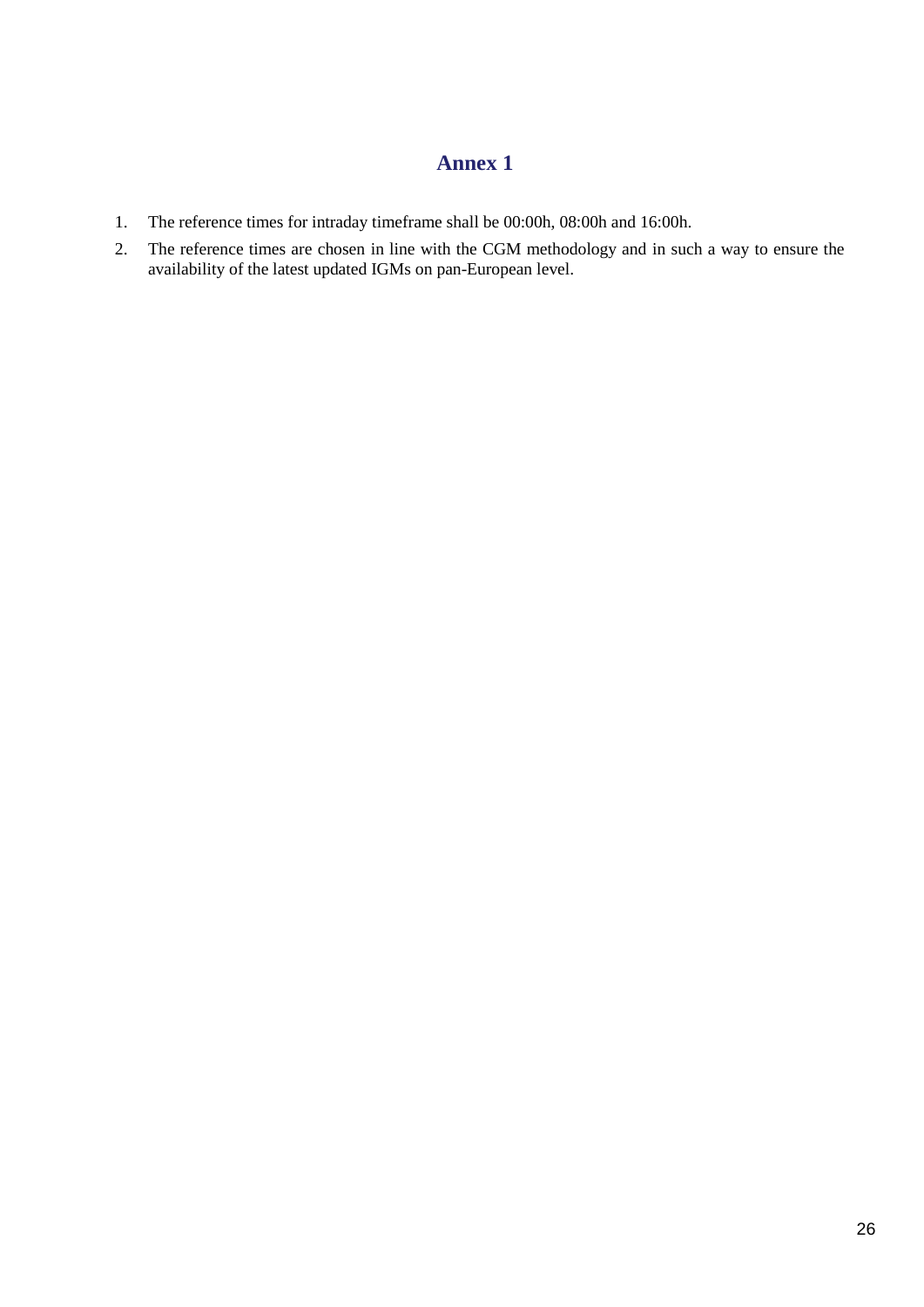### **Annex 2**

<span id="page-26-0"></span>The objective function referred to in Article 21 shall be defined as follows:

 $min\left(\sum_{i} \Delta P_i \cdot p_i + RA_{number}\right)$  $0 \leq \Delta P_i \leq P_{i,max}$  for upward resources  $P_{i,min} \leq \Delta P_i \leq 0$  for downward resources

Subject to the constraints listed in Article 22 (further detailed in Annex 3), where:

- a) i is a generic redispatching or countertrading resource;
- b)  $\Delta P_i$  is the activated amount of the resource i;
- c)  $p_i$  is the price of the resource i;
- d)  $P_{i,max}$  is the available volume of the upward resource i;
- e)  $P_{i,min}$  is the available volume of the downward resource i (considered as negative);
- f)  $RA_{number}$  reflects the number of RAs that were activated during the RAO. In order to not affect the capability of the RAO to find the solution associated to the lowest cost, such parameter will have a small value compared to the cost  $\sum \Delta P_i \cdot p_i$ , so that it will become relevant only when such cost will be zero or very close to it.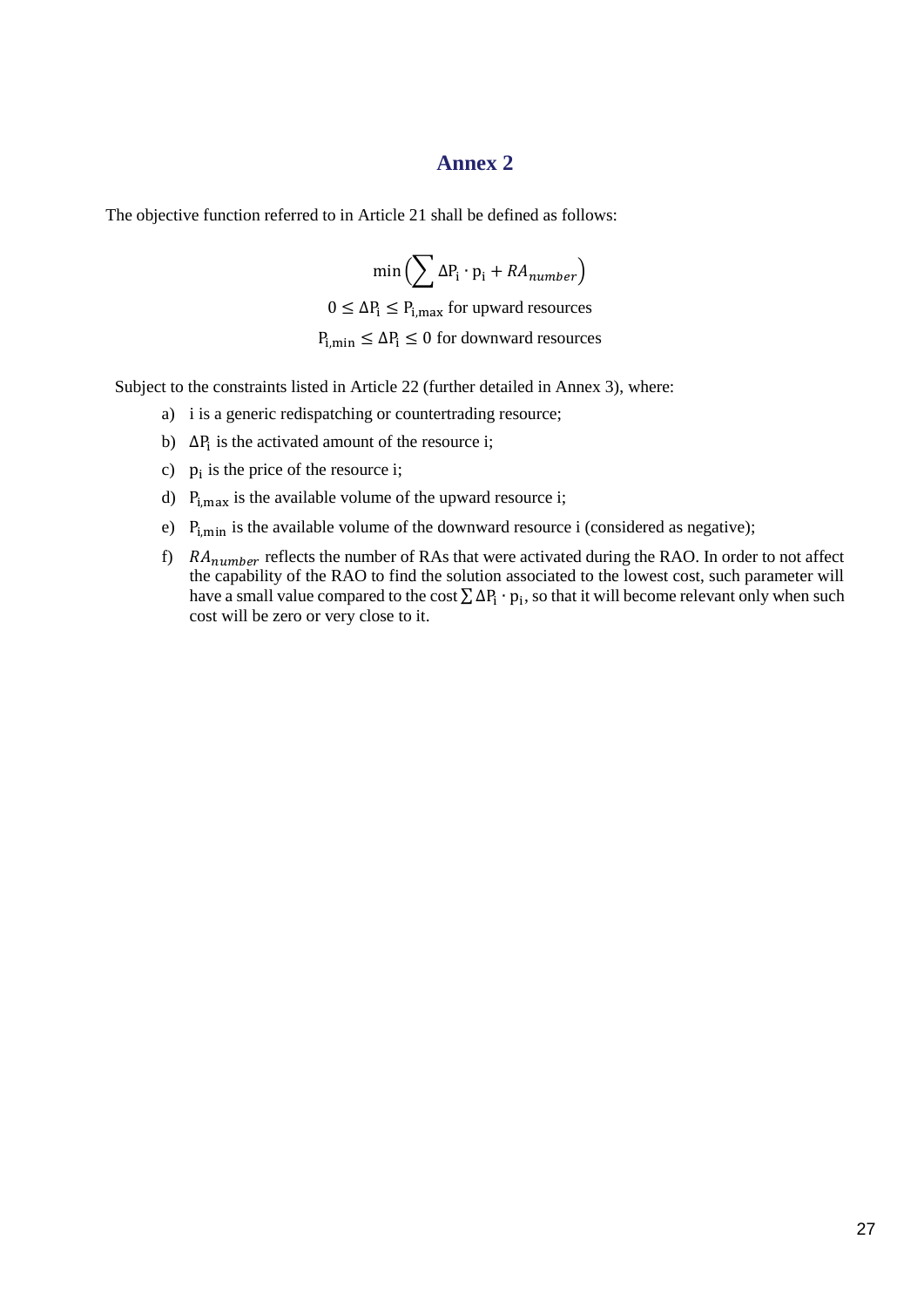### **Annex 3**

<span id="page-27-0"></span>More details about, the constraints defined in [Article 22](#page-16-6) are given below:

a) balance of the activated redispatching and countertrading resources:

$$
\sum \Delta P_i = 0
$$

Where:

- $\Delta P_i$  is the activated amount of the resource i;
- b) lead time for activation of a RA:

$$
t_i < T_{activation} - T_0
$$

Where:

- $\bullet$  t<sub>i</sub> is the lead time of RA i:
- $T_0$  is the run of the regional CSA;
- $\bullet$  T<sub>activation</sub> is the T time for which the RA is activated;
- c) operational security limit on the elements belonging to the secured area;

 $\rm P_{e} + \Delta \rm P_{e,preventive} + \Delta \rm P_{e,curative} \leq \rm {PATH_{e}}, \forall e \in observed \; element$ 

 $\rm P_{e} + \Delta \rm P_{e,preventive} \leq TATL_{e}$  ,  $\forall e \in observed\ element$ 

Where:

- $P_e$  is the power flow on the element e (it may be in N or N-1 situation depending on the congestion detected);
- $\Delta P_e$  is the effect of the RAs used during the RAO, either preventive or curative;
- TATL<sub>e</sub> is the temporarily admissible transmission loading on the element e;
- PATL<sub>e</sub> is the permanently admissible transmission loading on the element e;
- d) only RAs that have an influence on the respective active constraints higher than a certain threshold can be used during the RAO:

$$
IF_{RA\;constraint} \geq \; MinIF
$$

Where:

- IF RA Constraint is the influence factor of a RA on a given constraint;
- *MinIF* is the minimum influence which the RA can have on the given constraint;
- e) maximum number of preventive and curative RAs per TSO, Region and timestamp:

Number  $PRA_{TSO} \leq Max PRA Limit_{TSO}$ Number  $PRA_{REGION} \leq$  Max PRA Limit<sub>REGION</sub> Number  $CRA_{TSO} \leq Max CRA$  Limit<sub>TSO</sub> Number  $CRA_{REGION} \leq Max CRA$  Limit<sub>REGION</sub>

Where:

• Number PRA  $_{\text{TSO}}$  is the number of Preventive RA which are in a set after optimisation per TSO;